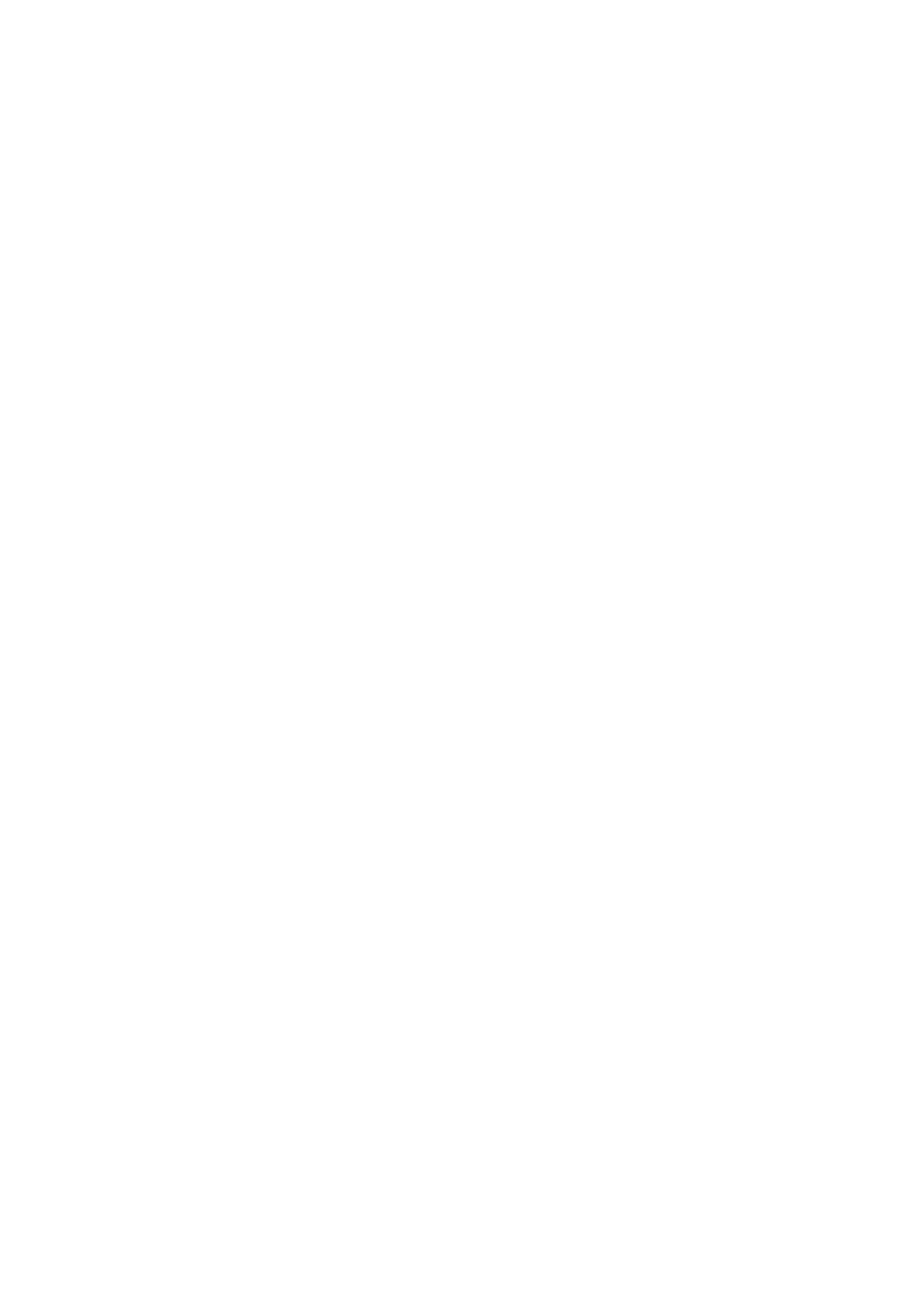## Western Australia

# **Police Force (Member Testing) Regulations 2011**

## **Contents**

## **Part 1 — Preliminary and application**

| 1.  | Citation                                        | $\mathbf{1}$ |
|-----|-------------------------------------------------|--------------|
| 2.  | Commencement                                    | 1            |
| 3.  | Terms used                                      | 1            |
| 4.  | Application of these regulations                | 4            |
| 5.  | Approved persons                                | 4            |
| 6.  | Approved sample collectors                      | 5            |
| 7.  | When testing may be carried out — random        | 6            |
| 8.  | When testing may be carried out — targeted      | 6            |
| 9.  | When testing may be carried out — mandated      | 6            |
| 10. | Commissioner may declare drugs or substances to |              |
|     | be targeted drugs                               | 7            |
| 11. | Commissioner may declare substances to be       |              |
|     | masking agents                                  | 7            |
| 12. | Commissioner may approve collection procedures  |              |
|     | for alcohol and drug testing                    | 8            |
|     | Part 2 — Testing for alcohol                    |              |
| 13. | Requirement to submit sample of breath for      |              |
|     | preliminary analysis                            | 9            |
| 14. | Requirement to confirm identity                 | 9            |
| 15. | Requirement to submit further sample of breath  | 9            |
| 16. | Breath analysis form to be completed            | 10           |
| 17. | Requirement to submit sample of urine or blood  |              |
|     | under certain circumstances                     | 10           |
| 18. | Incapacity to provide sample                    | 11           |

As at 01 Jul 2021 Version 01-b0-00 Page i Published on www.legislation.wa.gov.au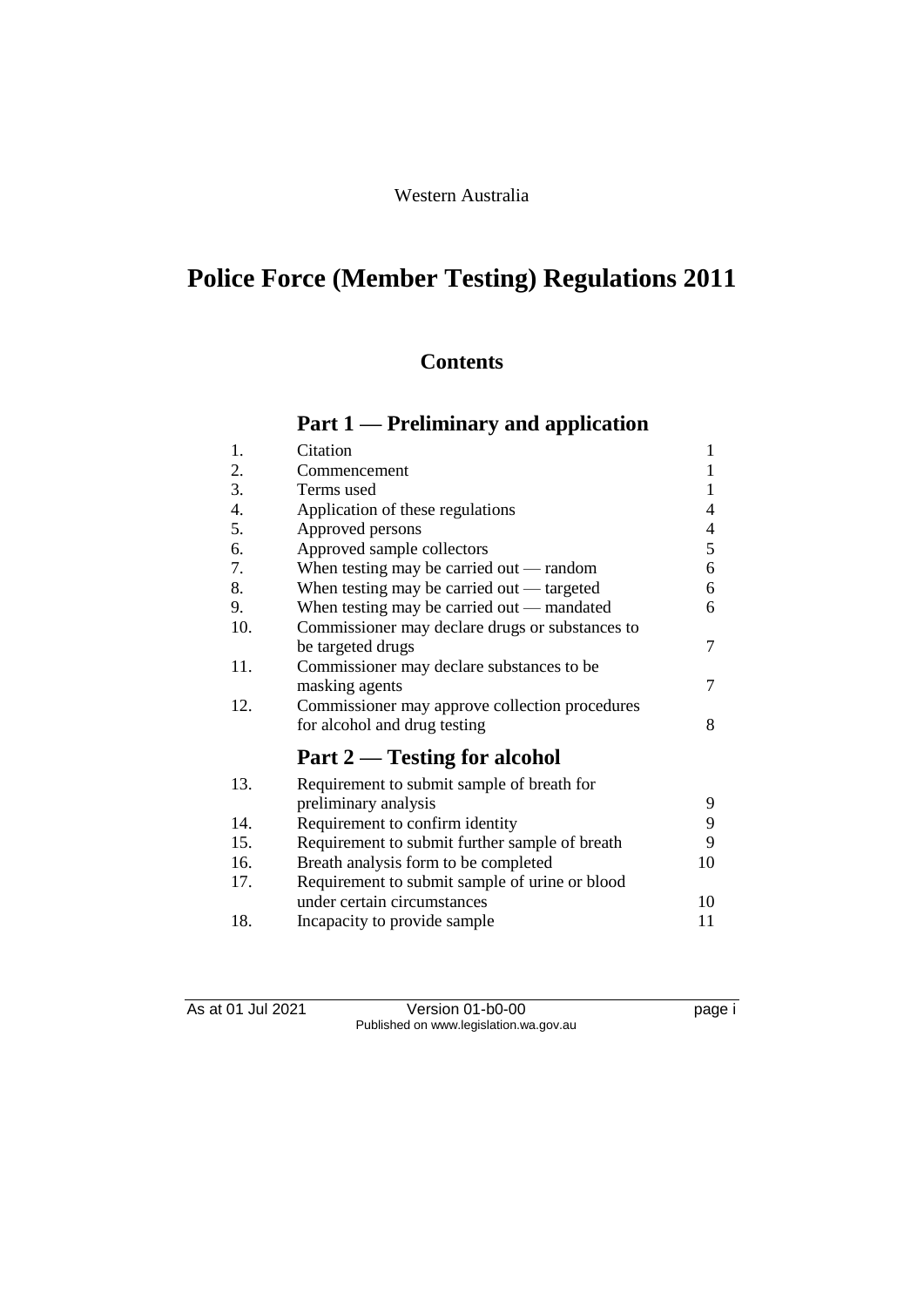**Contents** 

# **Part 3 — Testing for drugs**

| 19.<br>20. | Requirement to submit sample for drug testing<br>Requirement to confirm identity | 12<br>12 |
|------------|----------------------------------------------------------------------------------|----------|
| 21.        | Incapacity to provide sample                                                     | 13       |
| 22.        | Requirement to submit further sample for drug<br>testing                         | 13       |
| 23.        | Drugs analyst to report result to Commissioner                                   | 13       |
|            | Part 4 — Recall to, and remaining on,                                            |          |
|            | duty                                                                             |          |
|            | Division 1 — Critical incident                                                   |          |
| 24.        | Remain on duty — alcohol and drug testing                                        | 15       |
| 25.        | Recall to duty - drug testing                                                    | 15       |
| 26.        | Recall to duty $-$ alcohol testing                                               | 15       |
|            | Division $2$ — Other testing                                                     |          |
| 27.        | Remain on duty — alcohol and drug testing                                        | 16       |
| 28.        | Recall to duty $-$ drug testing                                                  | 16       |
|            |                                                                                  |          |
|            | Part 5 – Self reporting                                                          |          |
| 29.        | Involuntary or accidental alcohol consumption                                    | 17       |
| 30.        | Involuntary or accidental drug ingestion                                         | 17       |
|            | Part 6 — Adverse test results                                                    |          |
| 31.        | Adverse testing outcome — alcohol $(0.02)$                                       | 18       |
| 32.        | Adverse testing outcome — drugs                                                  | 18       |
| 33.        | Independent testing                                                              | 19       |
| 34.        | Consequences of an adverse testing outcome —                                     |          |
|            | alcohol                                                                          | 19       |
| 35.        | Consequences of an adverse testing outcome —                                     |          |
|            | drugs                                                                            | 20       |
|            | <b>Part 7 — Other offences</b>                                                   |          |
| 36.        | Refusal                                                                          | 22       |
| 37.        | Avoidance                                                                        | 22       |
| 38.        | Tampering                                                                        | 23       |
| 39.        | Sanction for offences                                                            | 23       |

page ii Version 01-b0-00 As at 01 Jul 2021 Published on www.legislation.wa.gov.au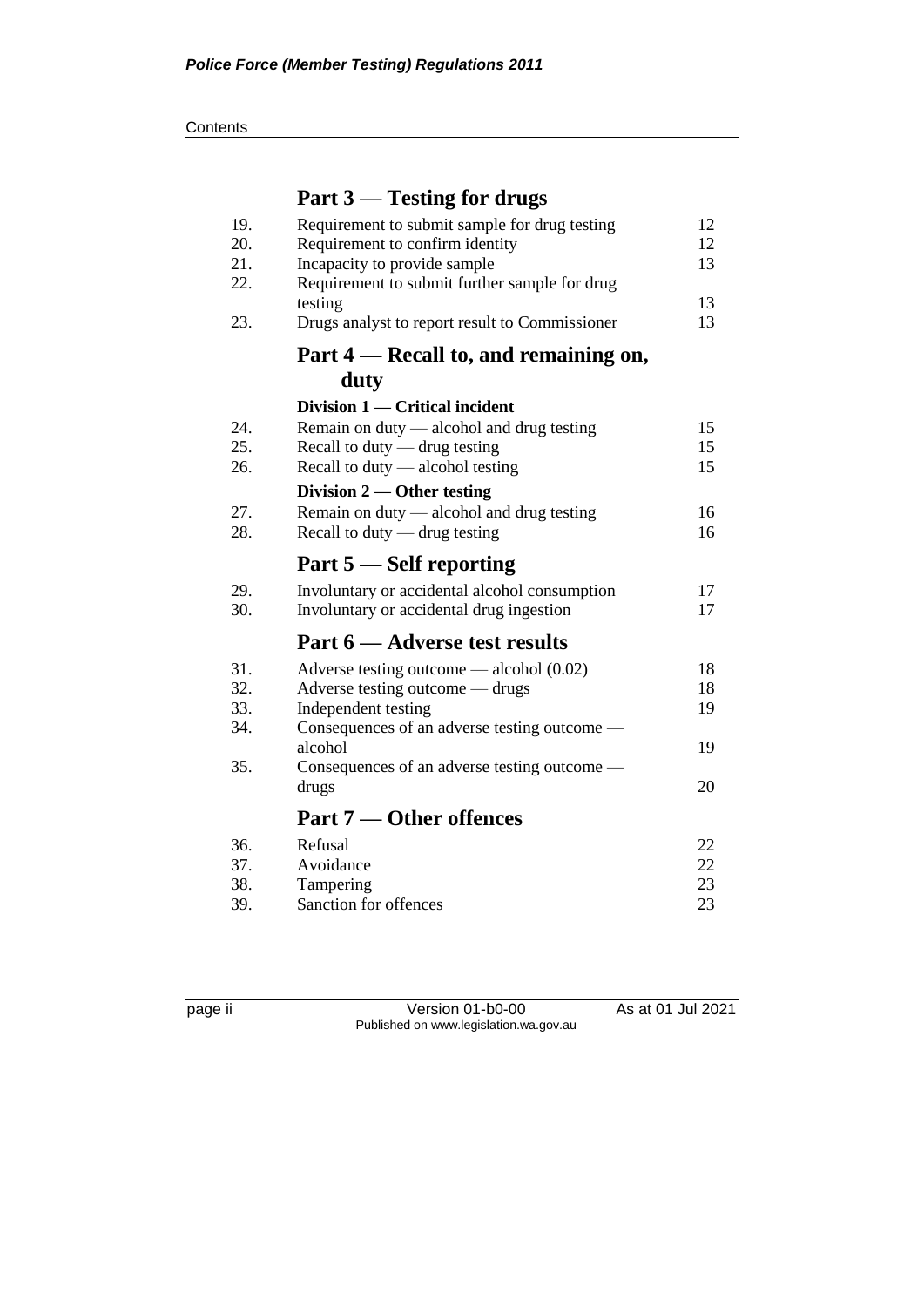**Contents** 

## **Schedule 1 — Forms**

| <b>Notes</b>         |    |
|----------------------|----|
| Compilation table    | 28 |
| Other notes          | 28 |
| <b>Defined terms</b> |    |

As at 01 Jul 2021 Version 01-b0-00 page iii Published on www.legislation.wa.gov.au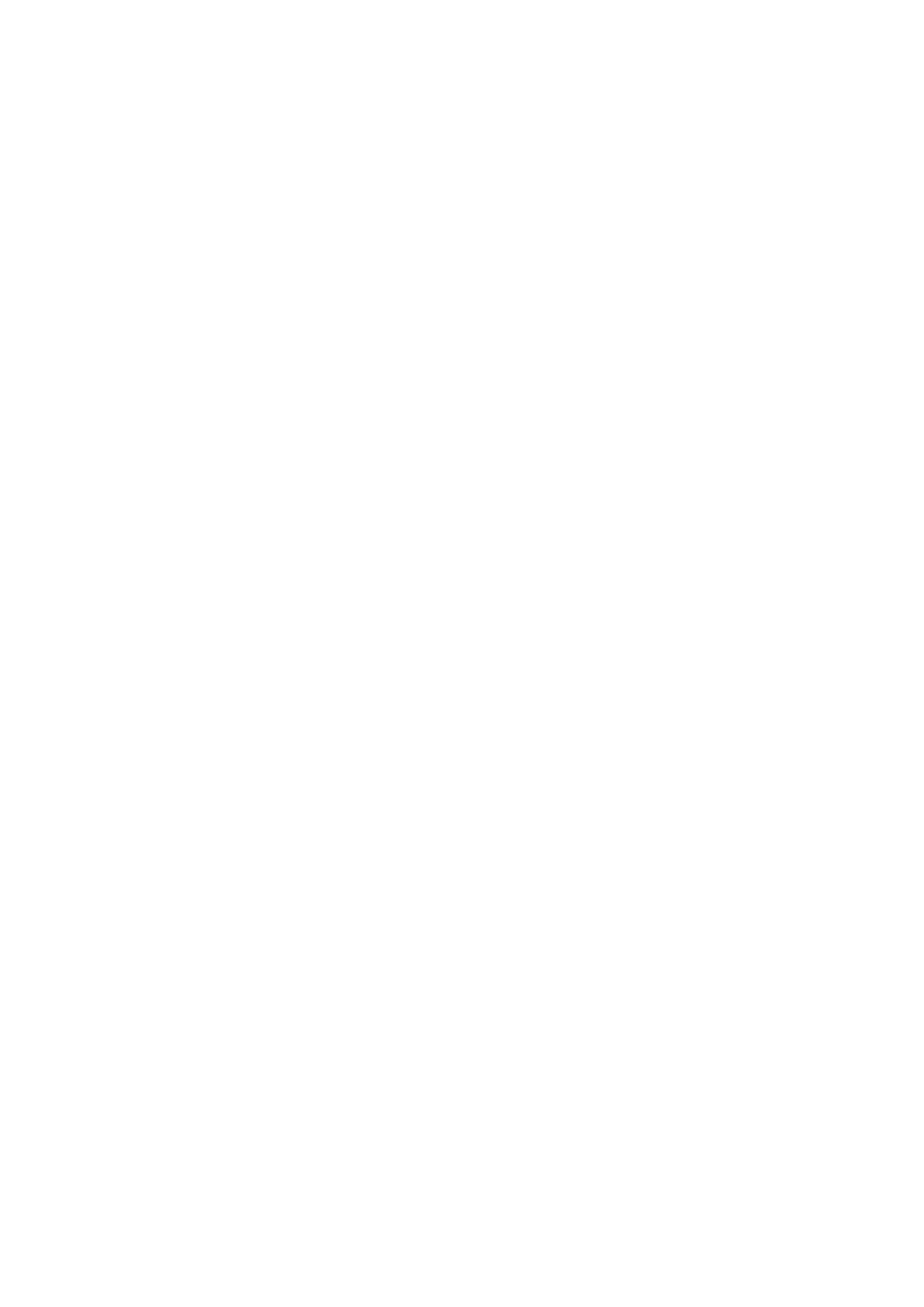Western Australia

Police Act 1892

# **Police Force (Member Testing) Regulations 2011**

## **Part 1 — Preliminary and application**

## **1. Citation**

These regulations are the *Police Force (Member Testing) Regulations 2011*.

## **2. Commencement**

These regulations come into operation as follows —

- (a) regulations 1 and  $2$  on the day on which these regulations are published in the *Gazette*;
- (b) the rest of the regulations on the day after that day.

## **3. Terms used**

(1) In these regulations —

*analyst* means a person certified by the chief executive officer of the Chemistry Centre (WA) as being competent to determine the concentration of alcohol in bodily substances;

*approved person* means a person approved by the Commissioner under regulation 5;

*approved sample collector* means a person approved by the Commissioner under regulation 6;

*authorised person* has the meaning given in the *Road Traffic Act 1974* section 65;

As at 01 Jul 2021 Version 01-b0-00 Page 1 Published on www.legislation.wa.gov.au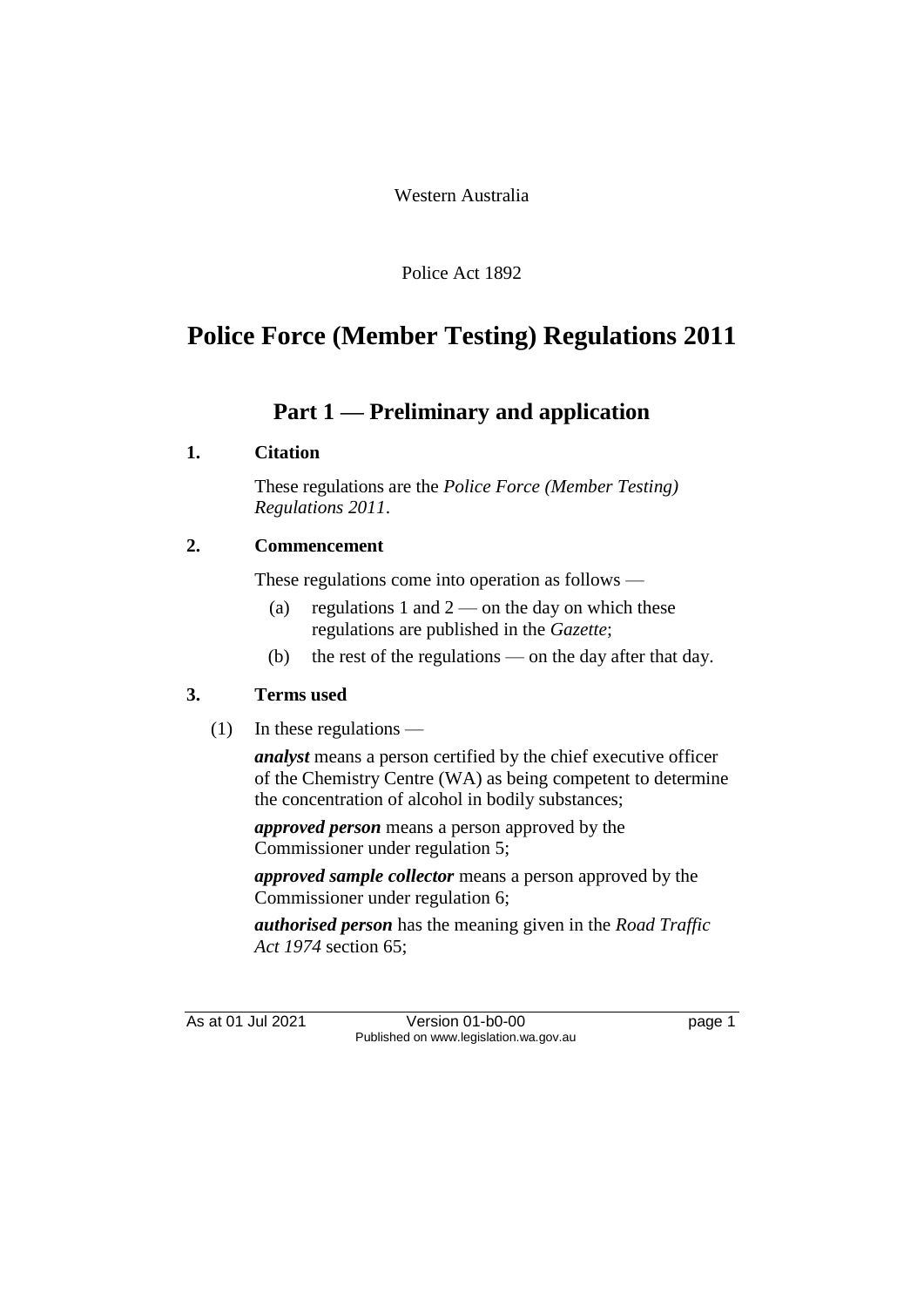*confirmed adverse test result for alcohol* means analysis of a sample of breath carried out using breath analysing equipment showing the concentration of alcohol in a person's blood to be 0.02 g of alcohol per 100 ml of blood or more;

*confirmed adverse test result for drugs* means analysis of a sample of oral fluid, urine, blood or hair carried out by a drugs analyst showing evidence of the presence, or of ingestion, of a drug;

*critical incident* means —

- (a) the death, or serious injury, of a person, when the death or injury is connected to, or arising from, the application of force by a member; or
- (b) the death, or serious injury, of a person when the death or injury is connected to, or arising from, the exercise of authority by a member; or
- (c) the death, or serious injury, of a person when the death or injury is connected to, or arising from, the driving of a police vehicle by a member; or
- (d) the death, or serious injury, of a person when the person is in the custody of a member; or
- (e) the discharge of a firearm by a member, whether or not injury is caused,

when that member is acting in his or her capacity as a member;

*drug* includes a substance declared to be a targeted drug;

*drugs analyst* means a person certified by the chief executive officer of the Chemistry Centre (WA) as being competent to ascertain whether, and to what extent, drugs are present in bodily substances;

*masking agent* means a substance declared to fall within this definition under regulation 11;

*medical practitioner* means a person who is registered under the Health Practitioner Regulation National Law (Western Australia) in the medical profession;

page 2 Version 01-b0-00 As at 01 Jul 2021 Published on www.legislation.wa.gov.au

**r. 3**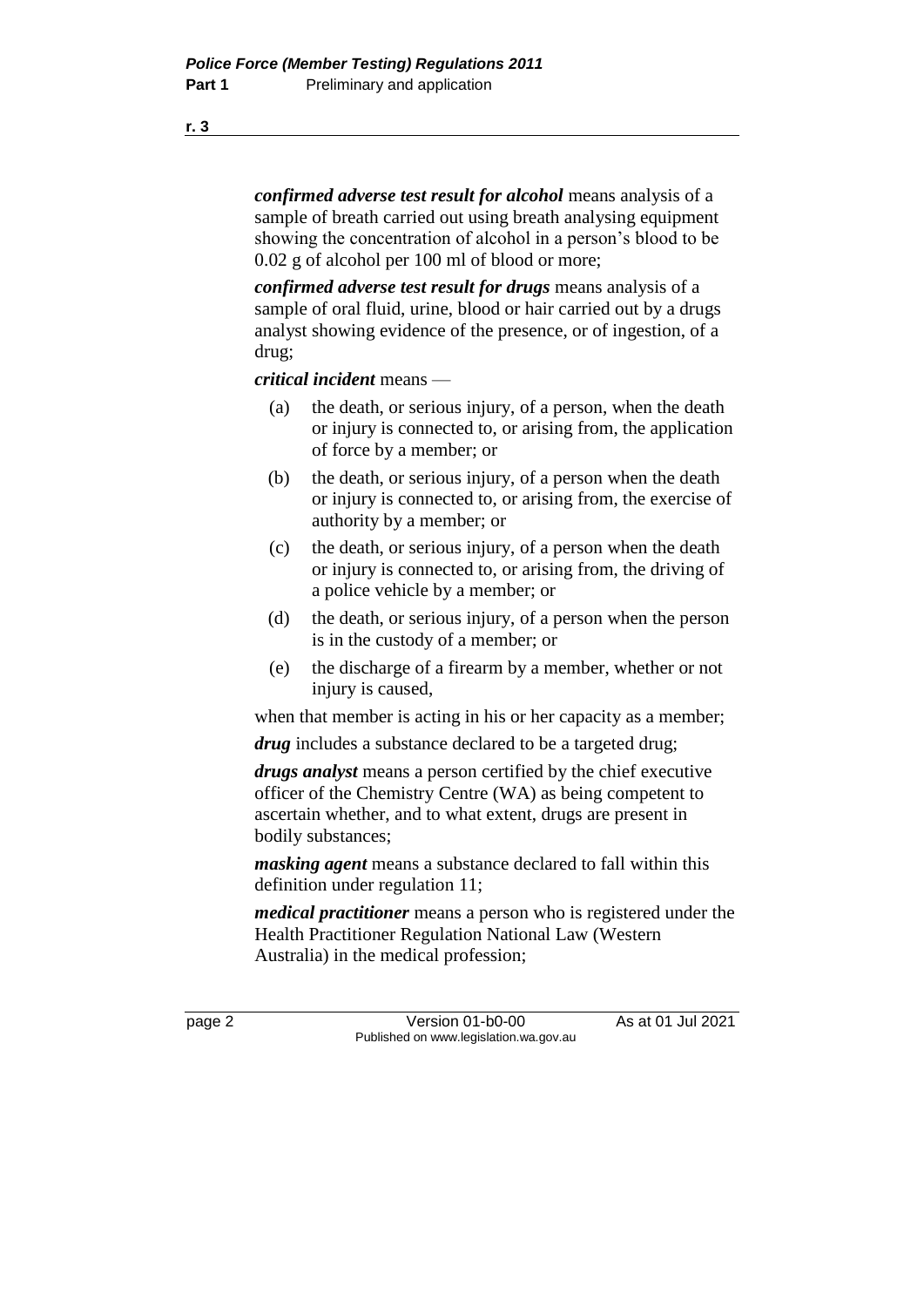*member* has the meaning given in the *Police Act 1892* section 33K, so as to include commissioned officers. non-commissioned officers, constables (including probationary police constables), Aboriginal police liaison officers and police auxiliary officers;

*nurse* means a person registered under the *Health Practitioner Regulation National Law (Western Australia)* in the nursing profession;

*nurse practitioner* means a person registered under the *Health Practitioner Regulation National Law (Western Australia)* in the nursing profession whose registration under that Law is endorsed as nurse practitioner;

*phlebotomist* means the holder of a current certificate of competency in phlebotomy, issued by an Australian public hospital or teaching facility;

*Police Gazette* means the publication published pursuant to the *Police Force Regulations 1979* regulation 307;

*presumptive positive test result for alcohol* means the result of a preliminary test of a sample of breath that shows that the concentration of alcohol in a person's blood is likely to be 0.02 g of alcohol per 100 ml of blood or more;

*presumptive positive test result for drugs* means a preliminary analysis of a sample of oral fluid, urine, blood or hair that shows an indication of the presence, or of ingestion, of a drug;

*selected member* means a member who is required to undergo an alcohol or drug test, or both, under these regulations;

*targeted drug* includes —

- (a) a drug to which the *Misuse of Drugs Act 1981* applies; and
- (b) a Schedule 2 poison as defined in the *Medicines and Poisons Act 2014* section 3; and
- (c) a Schedule 3 poison as defined in the *Medicines and Poisons Act 2014* section 3; and

As at 01 Jul 2021 Version 01-b0-00 Page 3 Published on www.legislation.wa.gov.au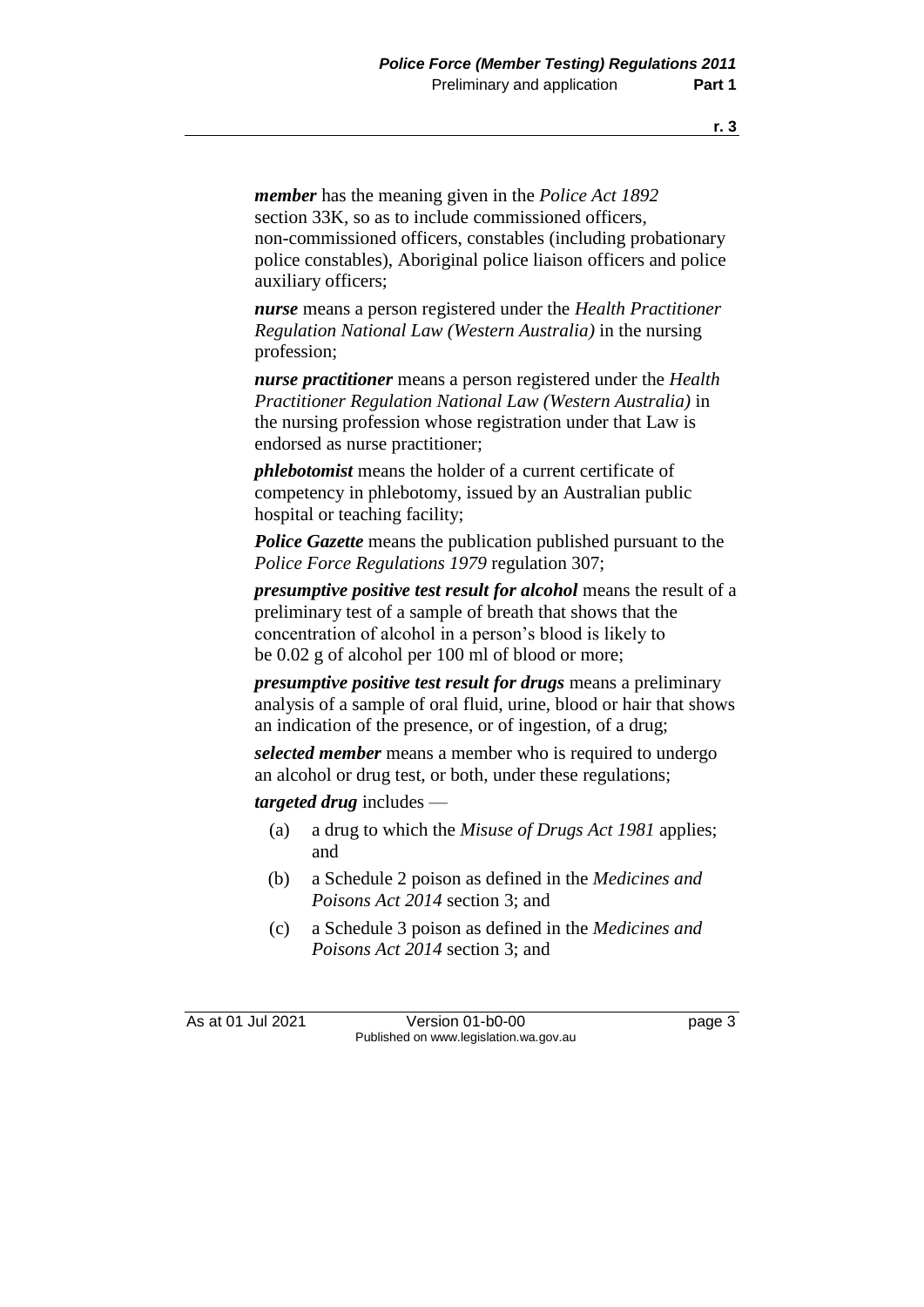(ca) a Schedule 4 poison as defined in the *Medicines and Poisons Act 2014* section 3; and

- (d) a drug or substance declared to fall within this definition under regulation 10.
- (2) In these regulations, the following terms have the meanings given to them in the *Road Traffic Act 1974* section 65 —

### *breath analysing equipment*;

## *preliminary test*.

*[Regulation 3 amended: Gazette 16 Feb 2018 p. 472; 17 Aug 2018 p. 2898; 13 Nov 2018 p. 4436; SL 2021/99 r. 4.]*

## **4. Application of these regulations**

- (1) Subject to subregulation (2), the processes of alcohol or drug testing set out in these regulations are to be carried out on a member.
- (2) The processes of alcohol or drug testing set out in these regulations cannot be carried out on a member unless that member is on duty or is recalled to duty for that purpose.
- (3) The processes of alcohol or drug testing set out in these regulations should be carried out in a manner that respects a member's dignity and privacy to the extent possible without compromising the integrity of the testing process.

## **5. Approved persons**

- (1) The Commissioner may specify that some or all of the following are to be approved persons for the purposes of all, or parts, of these regulations —
	- (a) a police officer who has attained a particular rank or above, or is acting at that rank or above;
	- (b) a particular class of police officers;
	- (c) a police officer appointed to, or acting in, a particular position.

page 4 Version 01-b0-00 As at 01 Jul 2021 Published on www.legislation.wa.gov.au

**r. 4**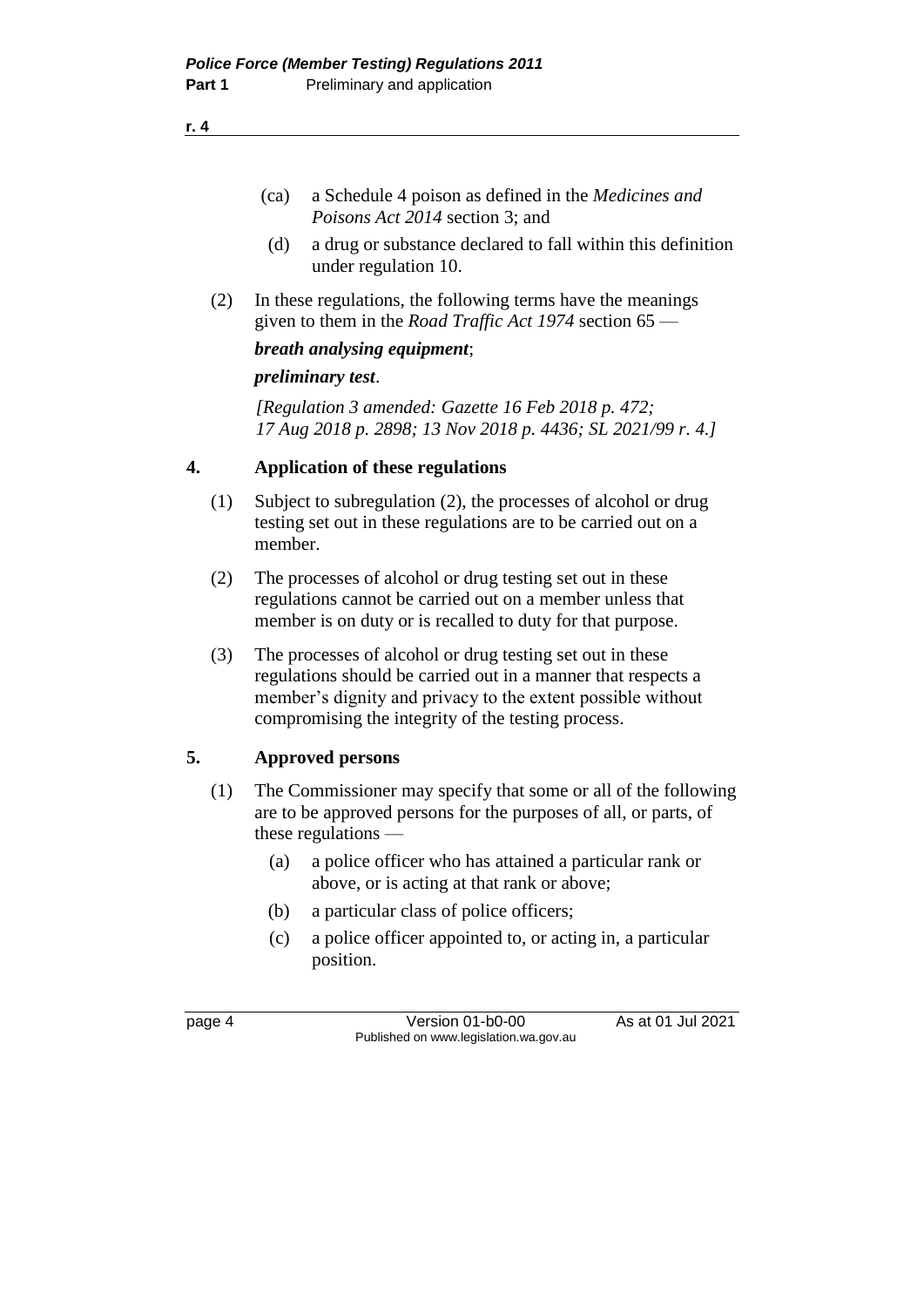- (2) In addition to police officers appointed under subregulation (1), the Commissioner may specify that a particular person is to be an approved person for the purposes of all, or parts, of these regulations if the Commissioner is satisfied that it is necessary for that person to be appointed as an approved person.
- (3) The details of police officers specified under subregulation (1), and any person specified under subregulation (2), are to be published, for the information of members, in the *Police Gazette*.

#### **6. Approved sample collectors**

 $(1A)$  In this regulation —

*sample type* means any of the following types of sample —

- (a) a breath sample;
- (b) an oral fluid sample;
- (c) a urine sample;
- (d) a hair sample.
- (1) The Commissioner may specify that a person who has been trained to collect a sample type is to be an approved sample collector in relation to the sample type for the purposes of conducting an alcohol or drug test under these regulations.
- (1AA) A person has been trained to collect a sample type if the person has been trained to collect the sample type in accordance with any relevant standards and protocols approved under regulation 12(1).
	- (2) The names of persons specified under subregulation (1) are to be published, for the information of members, in the *Police Gazette*.

*[Regulation 6 amended: Gazette 17 Aug 2018 p. 2899.]*

As at 01 Jul 2021 Version 01-b0-00 Page 5 Published on www.legislation.wa.gov.au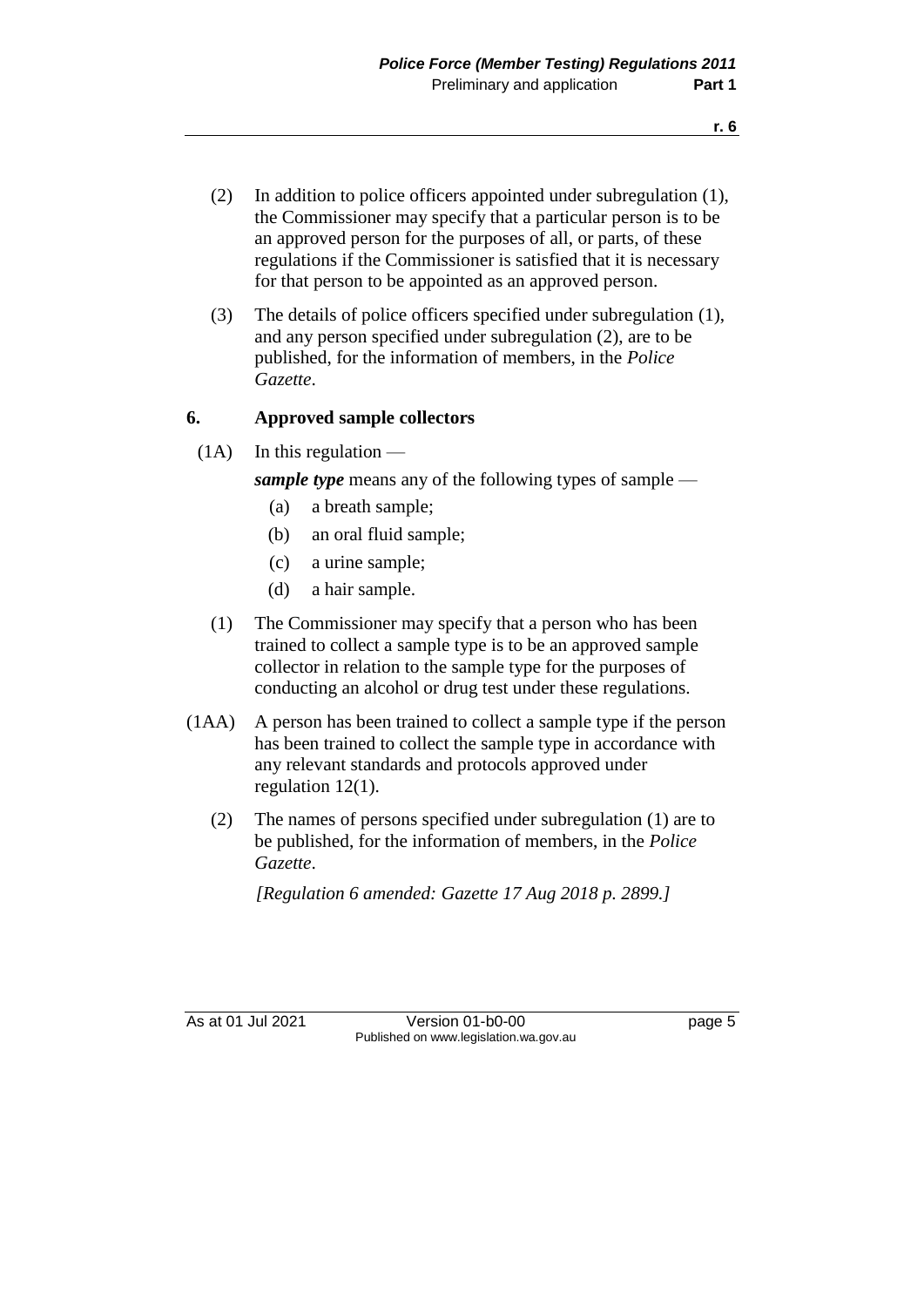#### **7. When testing may be carried out — random**

- (1) An approved person may require a selected member or a number of selected members working within, or visiting, a common work area to submit to an alcohol test or a drug test or both.
- (2) An approved person may require all members working within a common work area, and any visiting members at the work area at that time, to submit to an alcohol test or a drug test or both.

#### **8. When testing may be carried out — targeted**

- (1) Targeted testing for alcohol or drugs under these regulations may be carried out if there is credible information, intelligence or suspicion that a selected member may be affected or impaired by alcohol or drugs, whilst on duty.
- (2) Targeted testing for drugs under these regulations may be carried out if there is credible information, intelligence or suspicion that a selected member may have taken or ingested targeted drugs at any time.
- (3) The Commissioner or an approved person may require a particular selected member or a particular group of selected members working within a common work area to submit to an alcohol test or a drug test or both.

#### **9. When testing may be carried out — mandated**

- (1) The Commissioner may direct in writing that certain circumstances give rise to compulsory alcohol and drug testing of particular members.
- (2) Circumstances under subregulation (1) may include, but are not limited to —
	- (a) when a member is involved in a critical incident; or
	- (b) where a member is a participant in a high risk business area within the Force (*for example, the TRG*); or

page 6 **Version 01-b0-00** As at 01 Jul 2021 Published on www.legislation.wa.gov.au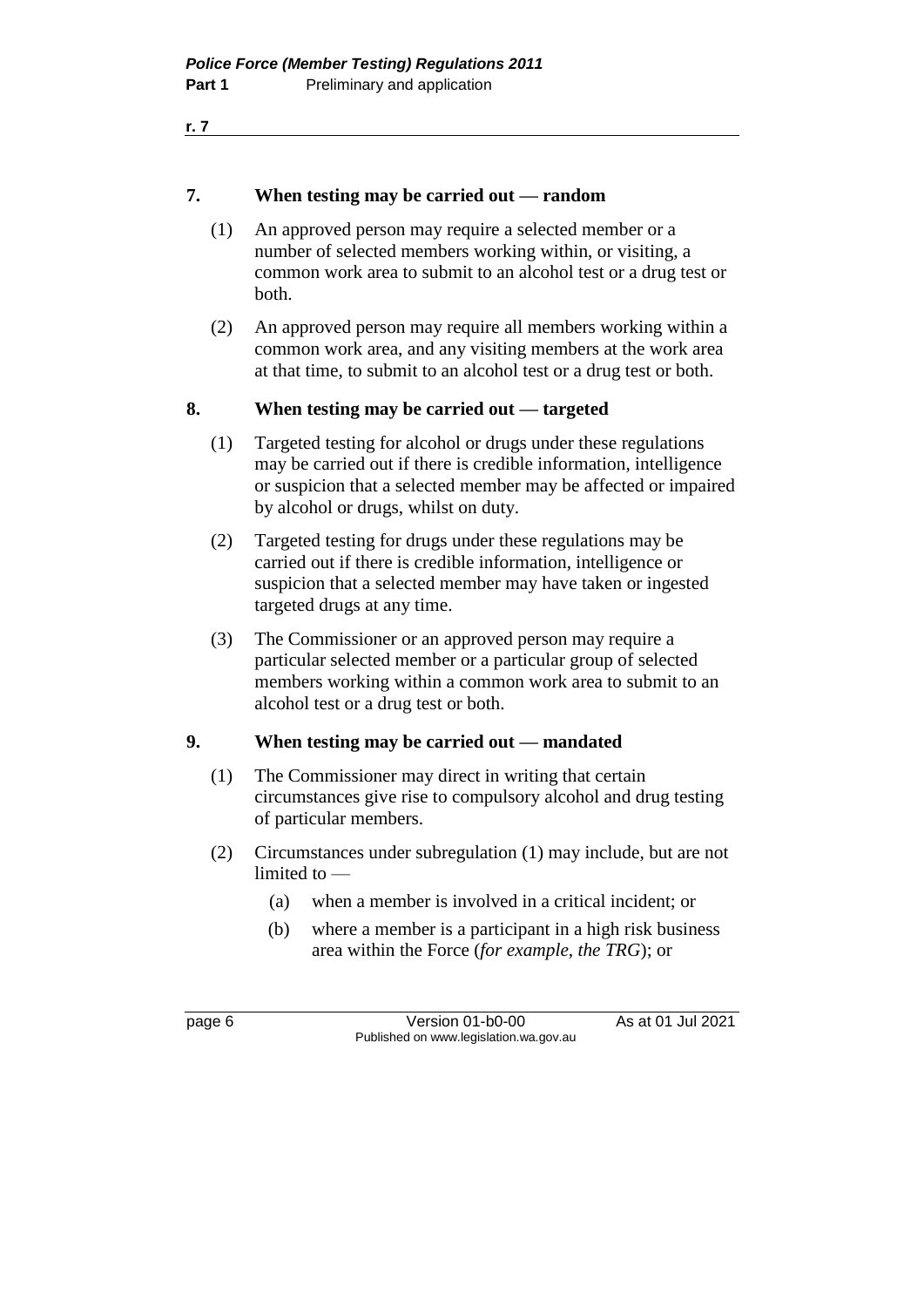- (d) where an approved person believes that a test is appropriate for the member's health and safety, or is prudent to protect the member's credibility in any future court proceeding; or
- (e) when a member has returned a confirmed adverse test result for alcohol or drugs under these regulations.
- (3) Mandated testing may be required
	- (a) at the time of the circumstance giving rise to its requirement; or
	- (b) as an on-going requirement resulting from the circumstance giving rise to its requirement.

#### **10. Commissioner may declare drugs or substances to be targeted drugs**

- (1) The Commissioner may declare a drug or substance to be a targeted drug for the purposes of these regulations.
- (2) A declaration under subregulation (1) is not effective unless published by the Commissioner in the *Police Gazette*, and a declaration may be amended or revoked by the Commissioner in a similar manner.

### **11. Commissioner may declare substances to be masking agents**

- (1) The Commissioner may declare a substance to be a masking agent for the purposes of these regulations.
- (2) A declaration under subregulation (1) is not effective unless published by the Commissioner in the *Police Gazette*, and a declaration may be amended or revoked by the Commissioner in a similar manner.

As at 01 Jul 2021 Version 01-b0-00 Page 7 Published on www.legislation.wa.gov.au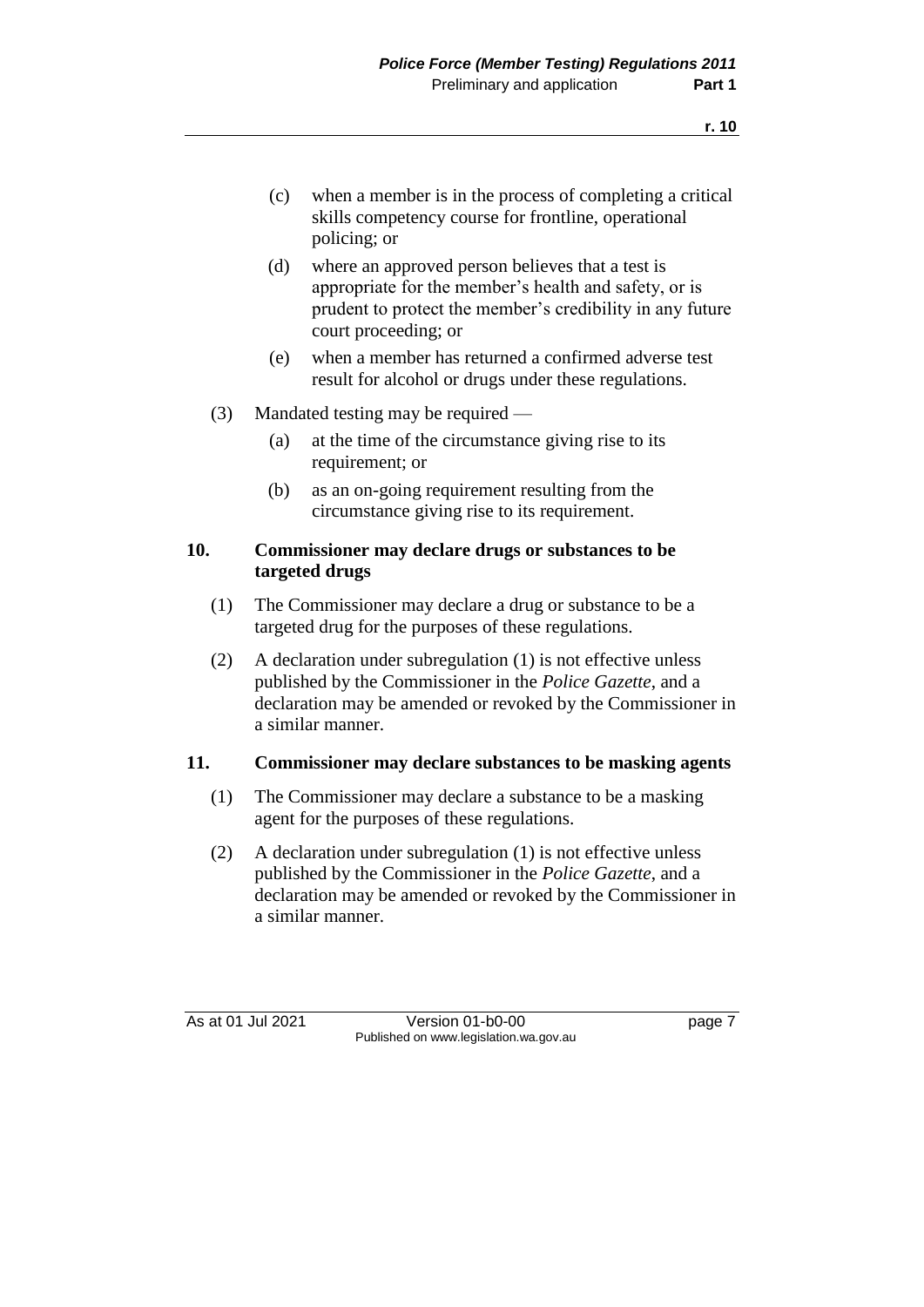## **12. Commissioner may approve collection procedures for alcohol and drug testing**

- (1) The Commissioner may approve
	- (a) standards or parts of standards; and
	- (b) collection protocols,

as the manner in which testing processes and procedures are to be carried out.

- (2) The Commissioner may approve items of equipment (other than breath analysis equipment and preliminary test apparatus) together with other devices or apparatus for the purpose of testing for targeted drugs.
- (3) Notwithstanding the approval of standards, protocols and equipment under this regulation, a minor variation in the manner of collection or analysis of a sample that does not affect the outcome of the testing process may be disregarded when assessing whether the particular testing process was carried out in an approved manner.

*[Regulation 12 amended: SL 2021/99 r. 5.]*

page 8 Version 01-b0-00 As at 01 Jul 2021 Published on www.legislation.wa.gov.au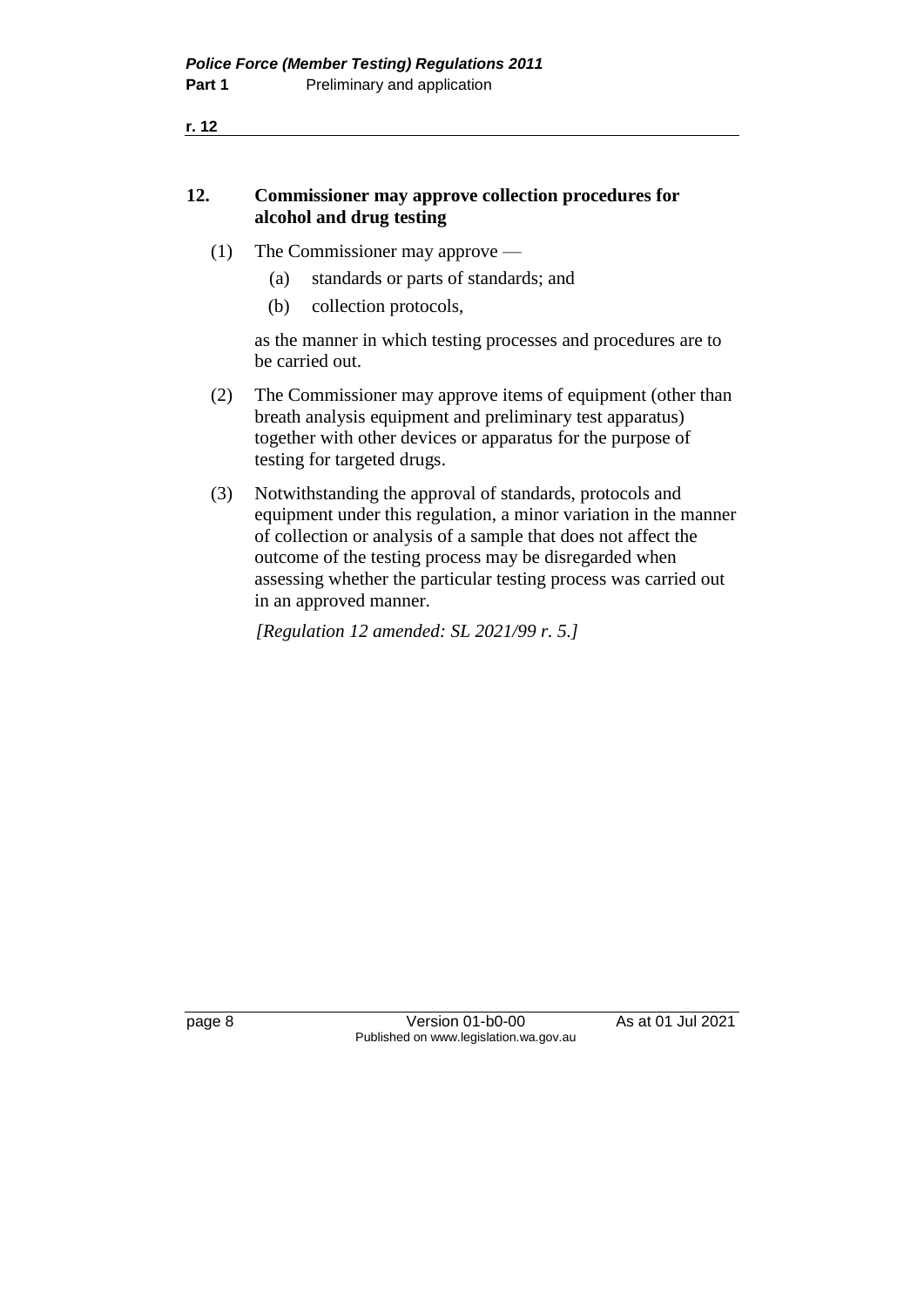## **Part 2 — Testing for alcohol**

#### **13. Requirement to submit sample of breath for preliminary analysis**

- (1) This regulation applies if a selected member is requested by an approved person to provide a sample of breath.
- (1A) The selected member must, in accordance with the directions of the approved person, provide a sample to an authorised person or approved sample collector for a preliminary test of the sample.
	- (2) Where it appears to the approved person that the physical condition of the selected member is such as to render him or her incapable of providing a sample of breath for a preliminary test, then the approved person may proceed to the provisions of regulation 15 as if a preliminary test had returned presumptive positive test result for alcohol.

*[Regulation 13 amended: Gazette 17 Aug 2018 p. 2899.]*

### **14. Requirement to confirm identity**

A selected member must confirm his or her identity by showing police identification at the time of providing a sample for alcohol testing.

#### **15. Requirement to submit further sample of breath**

- $(1)$  Where
	- (a) a selected member has provided a sample of his or her breath for a preliminary test and the preliminary test returns a presumptive positive test result for alcohol; or
	- (b) the selected member having been so required
		- (i) refuses or fails to provide, or appears to be incapable of providing, a sample of his or her breath for a preliminary test; or

As at 01 Jul 2021 Version 01-b0-00 Page 9 Published on www.legislation.wa.gov.au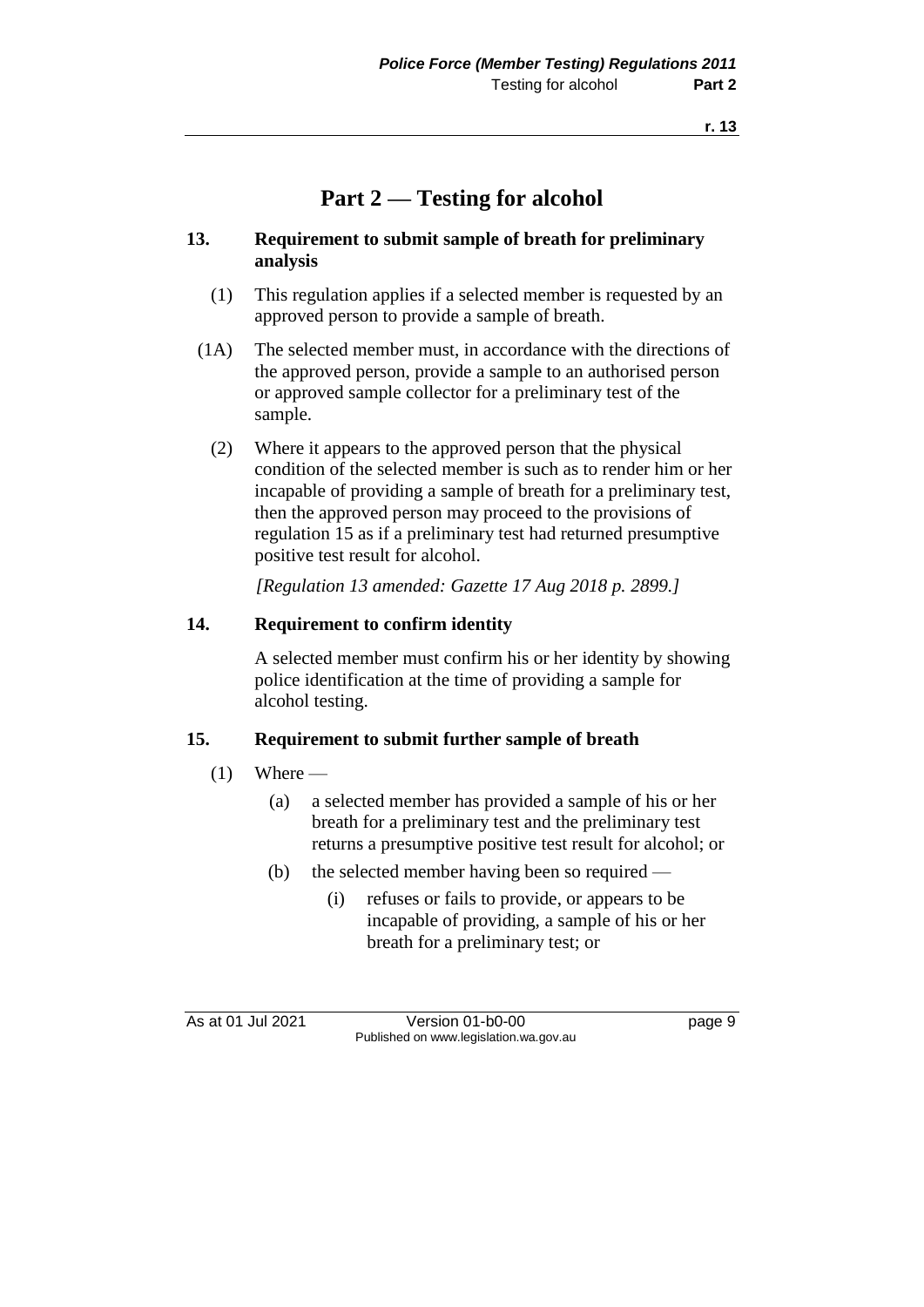(ii) refuses or fails to provide, or appears to be incapable of providing, a sample of his or her breath in sufficient quantity to enable a preliminary test to be carried out,

the approved person may require that selected member to provide a further sample of his or her breath for analysis by an authorised person, pursuant to the provisions of subregulation (2) or a sample of blood or urine under regulation 17, and, in order to do so, may require the selected member to accompany a member to a police station or some other place, and may require that selected member to wait at any such police station or place.

- (2) A selected member who is required to supply a sample of breath for analysis shall comply with that requirement by providing the sample of breath into breath analysing equipment, for analysis by an authorised person, in accordance with the directions of the approved person.
- (3) A selected member is not required under subregulation (1) to provide a sample of breath for analysis if, because of his or her physical condition, the selected member is incapable of providing the specimen of breath or a specimen of breath in sufficient quantity for analysis.

*[Regulation 15 amended: SL 2021/99 r. 6.]*

### **16. Breath analysis form to be completed**

Where a breath analysis is carried out by an authorised person and it returns a confirmed adverse test result for alcohol, the authorised person is to fill out a breath analysis form approved by the Commissioner.

#### **17. Requirement to submit sample of urine or blood under certain circumstances**

(1) Where an approved person might require a selected member to provide a sample of breath for analysis by an authorised person

page 10 Version 01-b0-00 As at 01 Jul 2021 Published on www.legislation.wa.gov.au

**r. 16**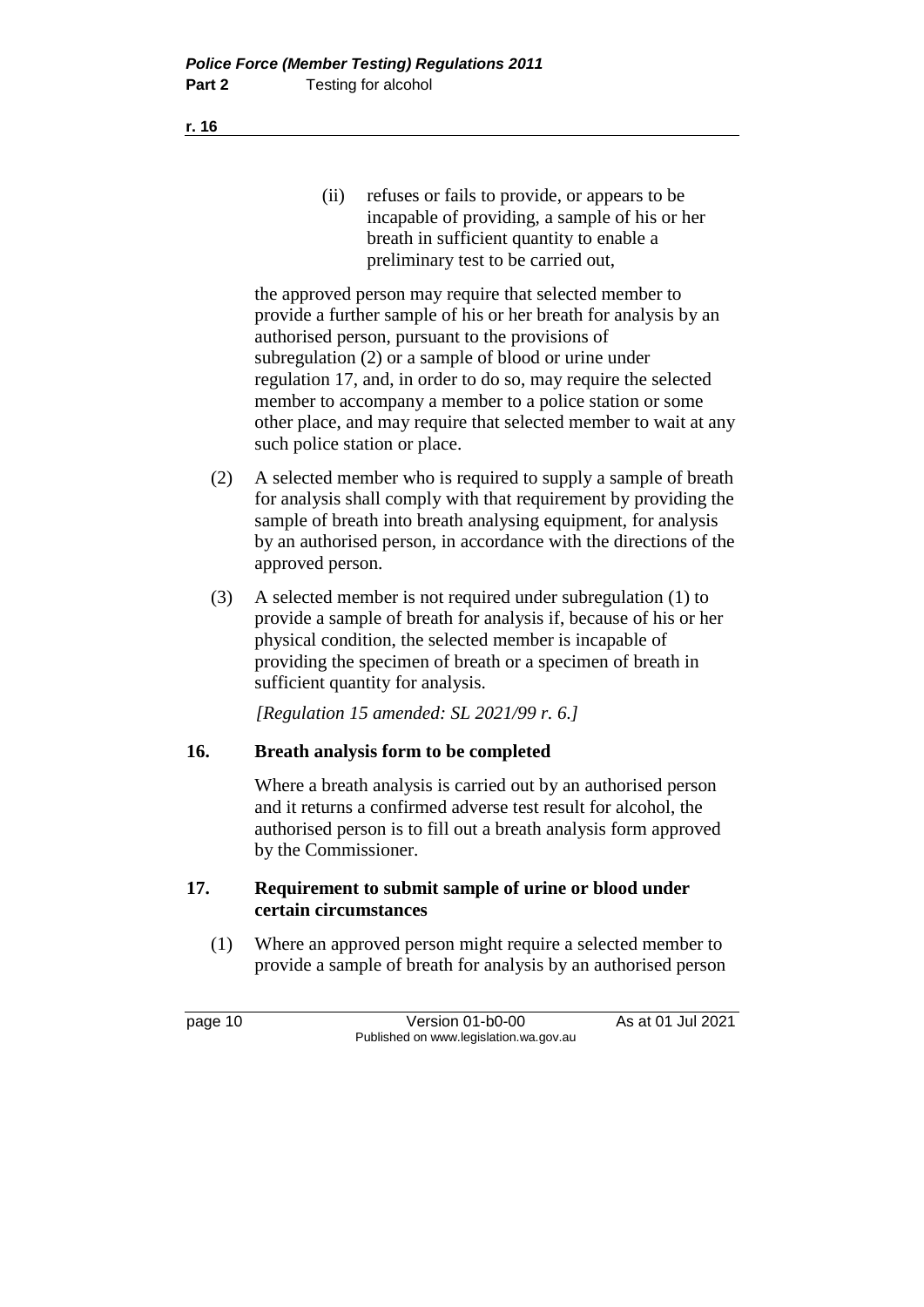but is precluded from so doing by regulation 15(3), the approved person may require the selected member to provide a sample of blood or urine for analysis.

- (2) On taking a sample of blood or urine, the medical practitioner, nurse, nurse practitioner or phlebotomist is to complete the details required by Schedule 1 Form 2.
- (3) Where an analyst carries out an analysis of a sample of blood or urine following a presumptive positive test result for alcohol, the analyst is to provide a written result of that analysis to the Commissioner, whether or not that analysis resulted in a confirmed adverse test result for alcohol.

#### **18. Incapacity to provide sample**

- (1) If a selected member is unable to provide a sample due to injury or illness, an approved person may request a medical practitioner, nurse, nurse practitioner or phlebotomist to take a sample of blood or urine, or both, from that member.
- (2) A request under subregulation (1) must be a written request made by the approved person completing Schedule 1 Form 1 and handing that completed form to the relevant medical practitioner, nurse, nurse practitioner or phlebotomist.

As at 01 Jul 2021 Version 01-b0-00 page 11 Published on www.legislation.wa.gov.au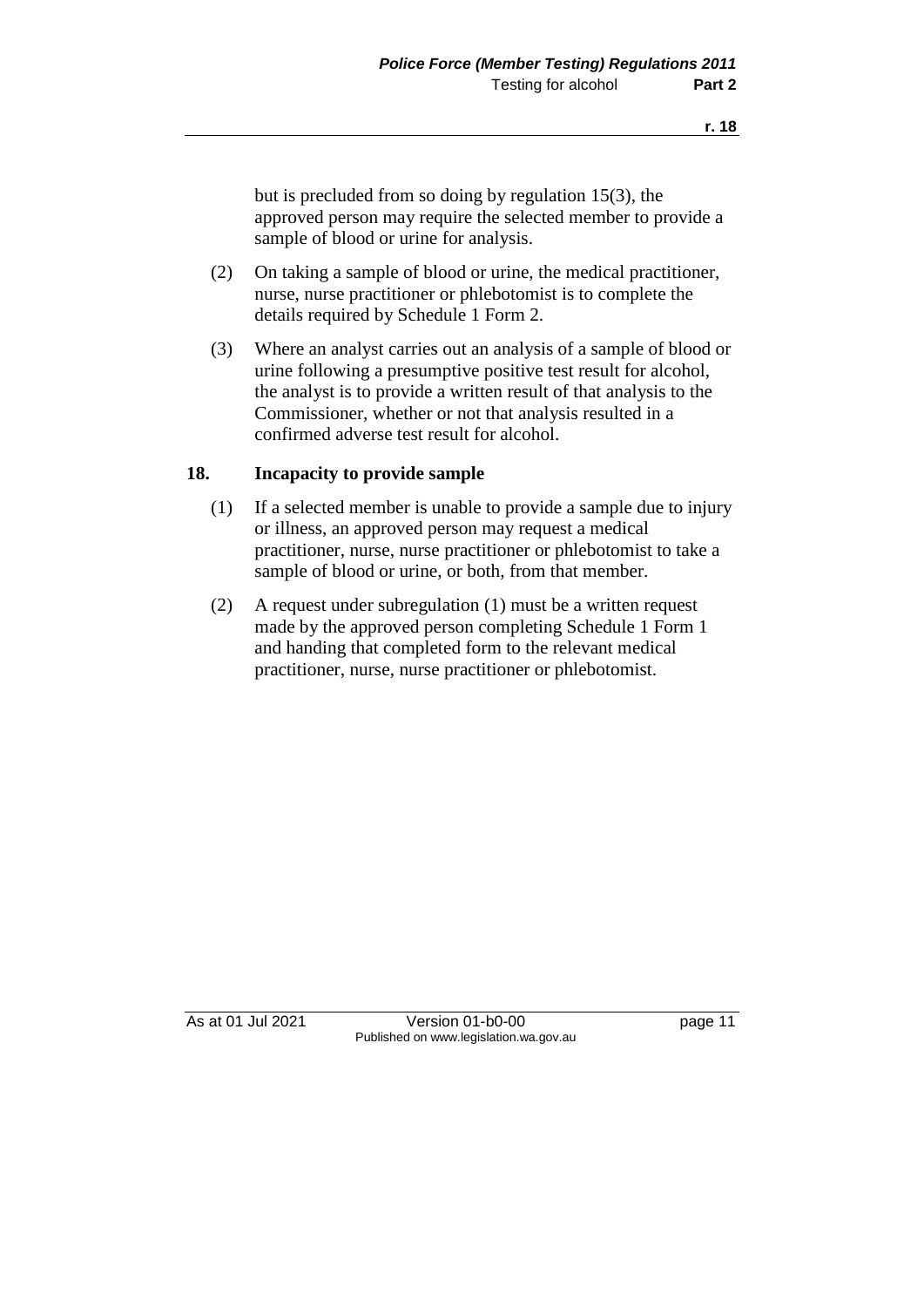## **Part 3 — Testing for drugs**

## **19. Requirement to submit sample for drug testing**

- (1) When requested to do so, a selected member must provide a sample for drug testing to an approved sample collector (subject to subregulation (4)) in accordance with the directions of an approved person.
- (2) An approved person may request a sample of any one or more of the following —
	- (a) blood;
	- (b) urine;
	- (c) oral fluid;
	- (d) hair.
- (3) An approved person is not required to state what drug the sample will be tested for.
- (4) If a sample of blood is required, that sample must be taken by a medical practitioner, a nurse, a nurse practitioner or a phlebotomist.
- (5) On taking a sample of blood or urine, the medical practitioner, nurse, nurse practitioner or phlebotomist is to complete the details required by Schedule 1 Form 2.
- (6) On taking a sample of urine, oral fluid or hair, the approved sample collector is to complete the details required by Schedule 1 Form 2.

### **20. Requirement to confirm identity**

A selected member must confirm his or her identity by showing police identification at the time of providing a sample for drug testing.

page 12 Version 01-b0-00 As at 01 Jul 2021 Published on www.legislation.wa.gov.au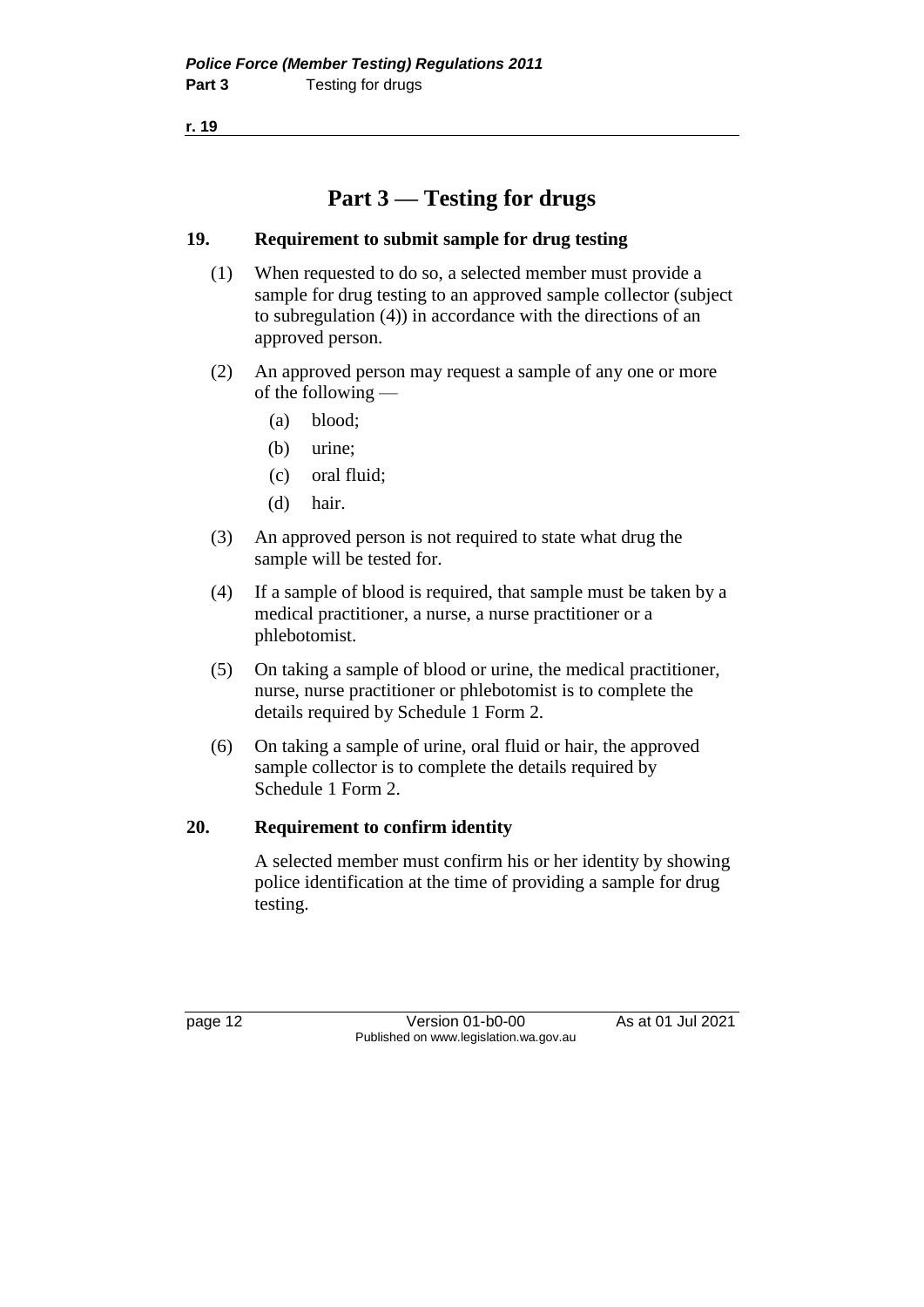#### **21. Incapacity to provide sample**

- (1) If a selected member is unable to provide a sample due to injury or illness, an approved person may request a medical practitioner, nurse, nurse practitioner or phlebotomist to take a sample of blood or urine, or both, from that member.
- (2) A request under subregulation (1) must be a written request made by the approved person completing Schedule 1 Form 1 and handing that completed form to the relevant medical practitioner, nurse, nurse practitioner or phlebotomist.

#### **22. Requirement to submit further sample for drug testing**

- $(1)$  Where
	- (a) a selected member has provided a sample for drug testing and test returns a presumptive positive test result for drugs; or
	- (b) the selected member having been so required refuses or fails to provide, or appears to be incapable of providing, the sample for a drug test,

the approved person may require that selected member to provide a further sample for analysis by a drugs analyst and, in order to do so, may require the selected member to accompany a member to a police station or some other place, and may require that selected member to wait at any such police station or place.

(2) A selected member who is required to supply a sample for drug analysis shall comply with that requirement by providing the sample for analysis by a drugs analyst, in accordance with the directions of the approved person.

*[Regulation 22 amended: Gazette 17 Aug 2018 p. 2900.]*

#### **23. Drugs analyst to report result to Commissioner**

Where a drugs analyst carries out an analysis of a sample following a presumptive positive test result for drugs, the drugs analyst is to provide a written result of that analysis to the

As at 01 Jul 2021 Version 01-b0-00 Page 13 Published on www.legislation.wa.gov.au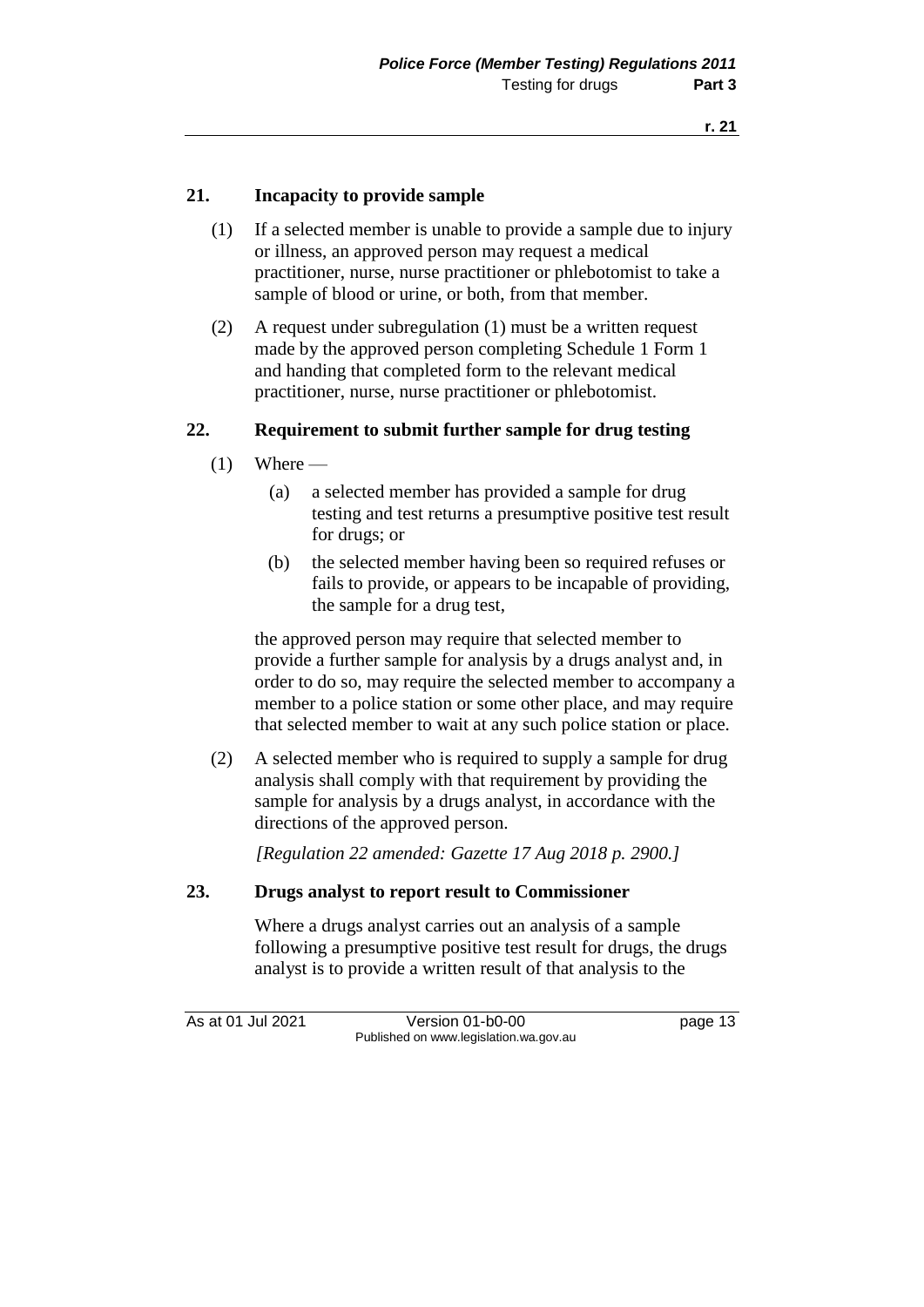Commissioner, whether or not that analysis resulted in a confirmed adverse test result for drugs.

*[Regulation 23 amended: Gazette 17 Aug 2018 p. 2900.]*

page 14 Version 01-b0-00 As at 01 Jul 2021 Published on www.legislation.wa.gov.au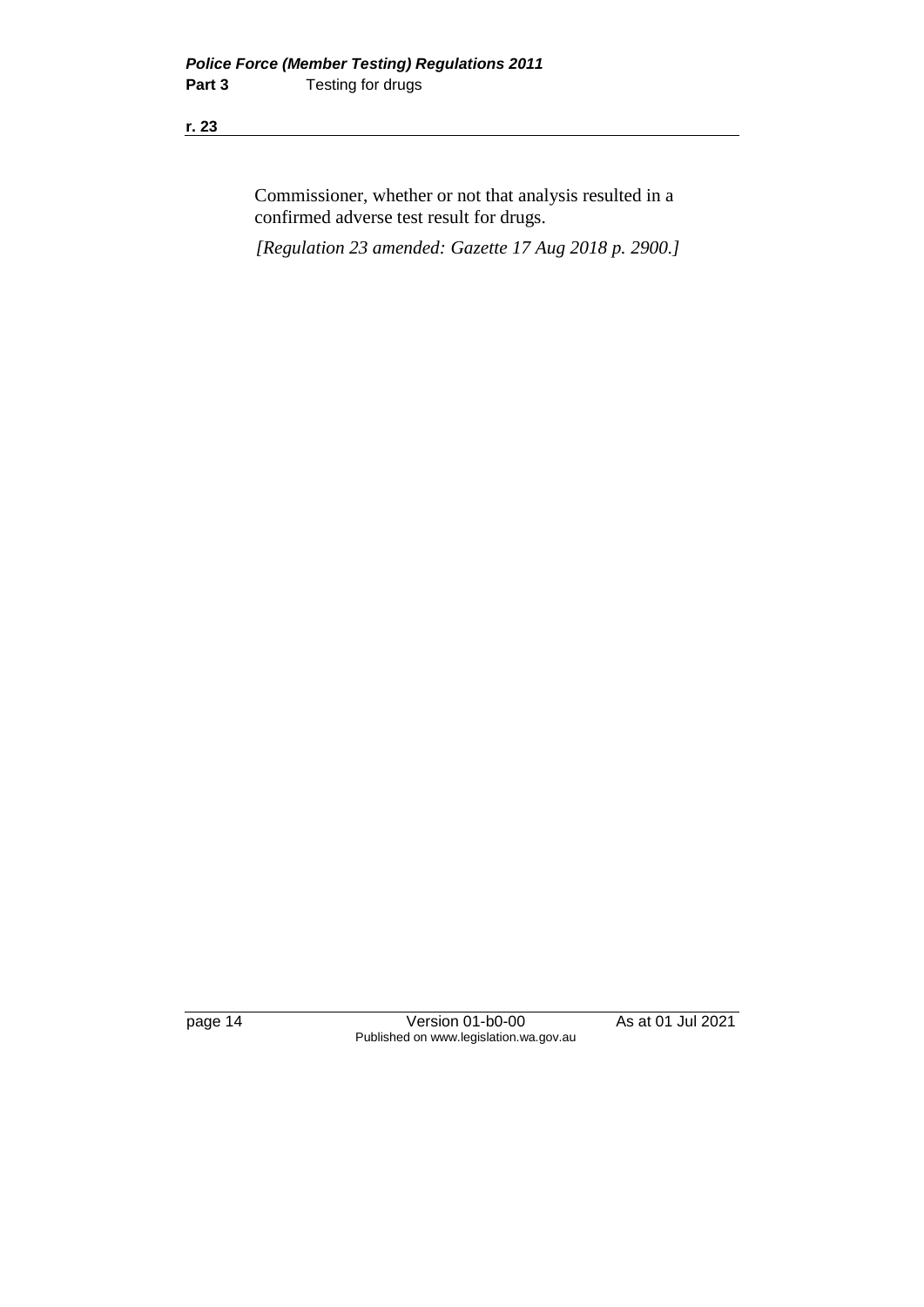## **Part 4 — Recall to, and remaining on, duty**

## **Division 1 — Critical incident**

## **24. Remain on duty — alcohol and drug testing**

When a member is involved in a critical incident and his or her shift is about to finish, an approved person may require that member to remain on duty until that member has undergone alcohol testing and drug testing.

## **25. Recall to duty — drug testing**

- (1) When a member is off-duty but that member has been involved in a critical incident during the previous shift and has not been the subject of a drug test that member may be recalled to duty by an approved person for the purposes of drug testing.
- (2) When a member has been involved in a critical incident while off-duty and has not been the subject of a drug test that member may be recalled to duty by an approved person for the purposes of drug testing.
- (3) A selected member cannot be tested under this regulation at his or her place of residence.
- (4) This regulation applies in addition to regulation 26.

### **26. Recall to duty — alcohol testing**

- (1) When a member is off-duty but that member has been involved in a critical incident during the previous shift and has not been the subject of an alcohol test that member may be recalled to duty by an approved person for the purposes of alcohol testing.
- (2) If a member is involved in a critical incident while off-duty and has not been the subject of an alcohol test following that incident, that member may be recalled to duty by an approved person for the purposes of alcohol testing.

As at 01 Jul 2021 Version 01-b0-00 page 15 Published on www.legislation.wa.gov.au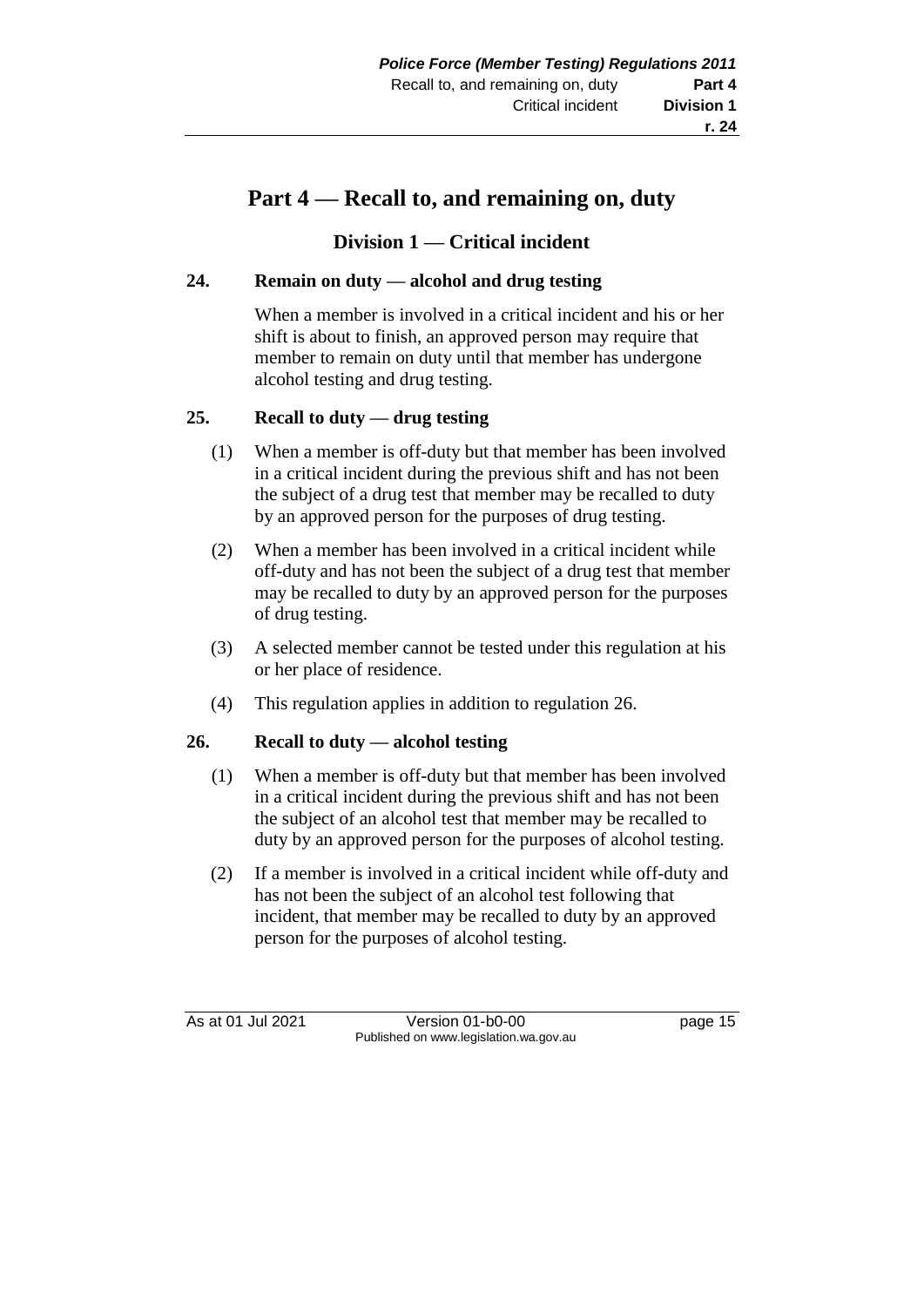## **Division 2 — Other testing**

#### **27. Remain on duty — alcohol and drug testing**

When a member is on duty, or is about to finish his or her shift, and that member —

- (a) is the subject of credible information, intelligence or suspicion indicating that the member is affected or impaired by alcohol or that drug use by the member has taken place whilst that member was on duty; or
- (b) has been selected to undergo random, mandated or targeted testing for drugs or alcohol, or both,

an approved person may require that member to remain on duty until that member has undergone alcohol or drug testing, or both.

#### **28. Recall to duty — drug testing**

- (1) When a member is off-duty but that member is the subject of credible information, intelligence or suspicion suggesting that drug use by the member has recently taken place or is taking place, that member may be recalled to duty by an approved person for the purposes of drug testing.
- (2) A selected member cannot be tested under this regulation at his or her place of residence.

page 16 Version 01-b0-00 As at 01 Jul 2021 Published on www.legislation.wa.gov.au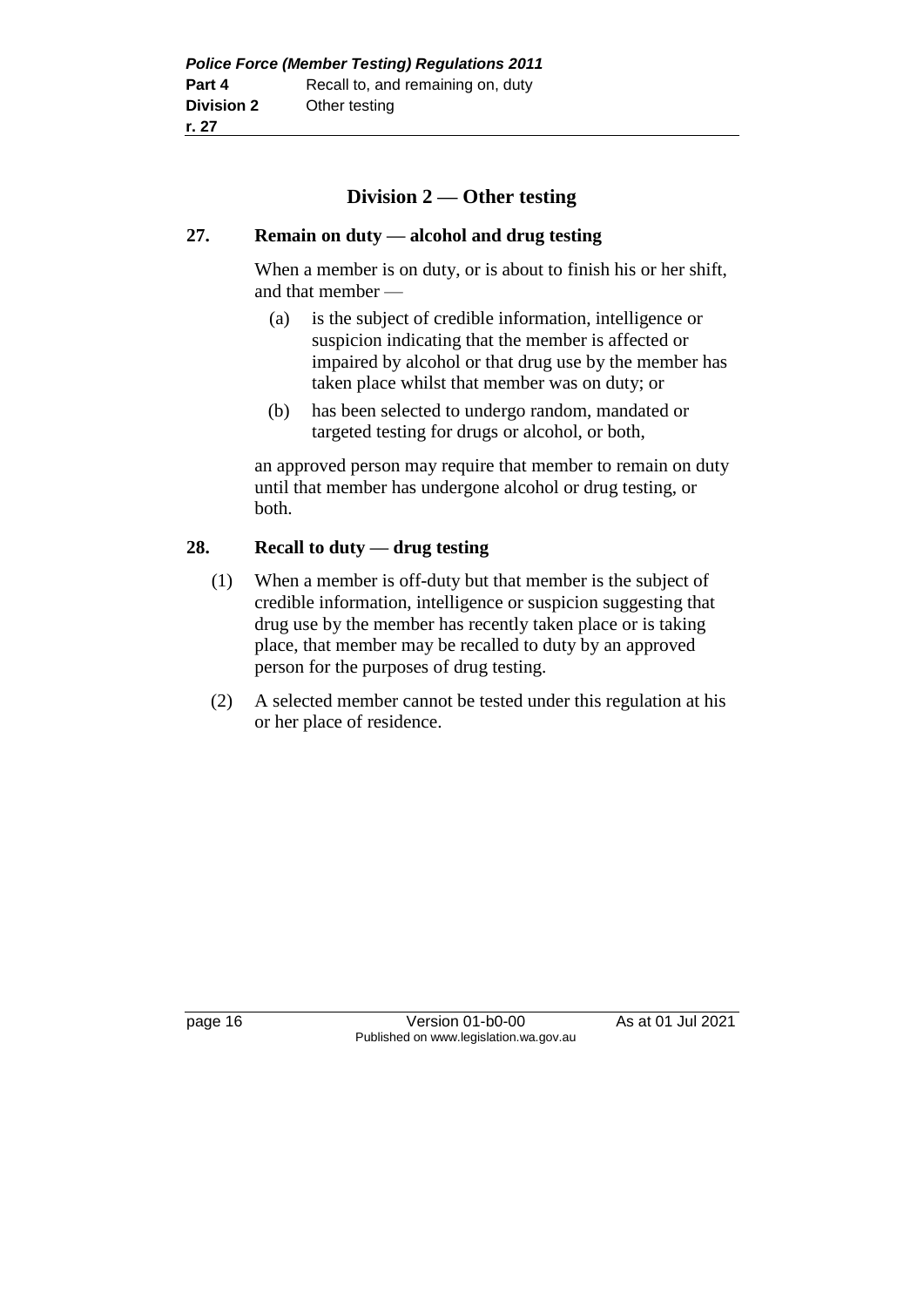## **Part 5 — Self reporting**

#### **29. Involuntary or accidental alcohol consumption**

- (1) When a member is on duty and is concerned that he or she has accidentally or involuntarily consumed alcohol, that member may report that possible consumption to a supervisor or the officer in charge and request a preliminary test.
- (2) If a self-requested preliminary test under this regulation returns a presumptive positive test result for alcohol, that member will be required to submit a further sample of his or her breath for analysis by an authorised person in accordance with regulation 15.

#### **30. Involuntary or accidental drug ingestion**

- (1) When a member is on duty and is concerned that he or she has accidentally or involuntarily ingested or taken a targeted drug, that member may report that possible ingestion to a supervisor or the officer in charge and request a drug test to determine if that drug (if known) or a drug (if unknown) has been ingested or taken.
- (2) If a self-requested drug test under this regulation returns a presumptive positive test result for drugs, an analysis of the sample will be conducted by a drugs analyst to confirm that outcome.

*[Regulation 30 amended: Gazette 17 Aug 2018 p. 2900.]*

As at 01 Jul 2021 Version 01-b0-00 page 17 Published on www.legislation.wa.gov.au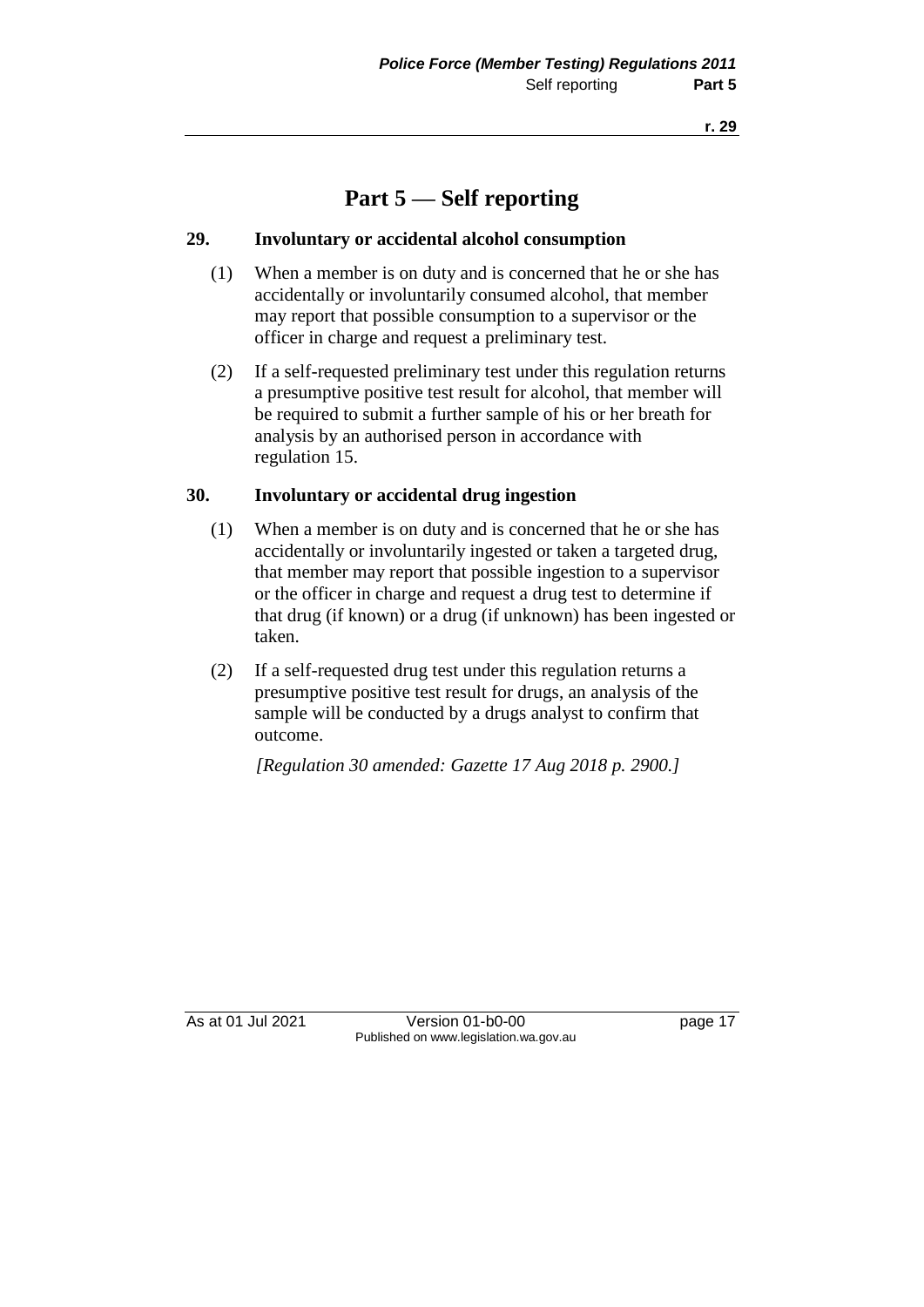## **Part 6 — Adverse test results**

#### **31. Adverse testing outcome — alcohol (0.02)**

- (1) A selected member returns a positive result to an alcohol test if that member's preliminary test returns a presumptive positive test result for alcohol and that member subsequently returns a confirmed adverse test result for alcohol.
- (2) A selected member is taken to return a presumptive positive test result for alcohol if the selected member gives 2 or more invalid samples for a preliminary test without a written medical explanation for the invalidity of the samples.
- (3) If a selected member is taken to return a presumptive positive test result for alcohol under subregulation (2), that member must provide a sample of breath for analysis by breath analysing equipment and a positive result to that analysis is a confirmed adverse test result for alcohol for the purposes of these regulations.
- (4) A confirmed adverse test result for alcohol is to be recorded by the approved person by completing a form in accordance with regulation 16.

*[Regulation 31 amended: SL 2021/99 r. 7.]*

### **32. Adverse testing outcome — drugs**

- (1) A selected member returns a positive result to a drug test if
	- (a) the preliminary analysis of the member's sample returns a presumptive positive test result for drugs and that member subsequently returns a confirmed adverse test result for drugs; or
	- (b) in the case of a test for testosterone, the preliminary analysis of the member's sample returns a presumptive positive test result for drugs and that member subsequently returns a confirmed adverse test result for drugs indicating that the amount of testosterone present

page 18 Version 01-b0-00 As at 01 Jul 2021 Published on www.legislation.wa.gov.au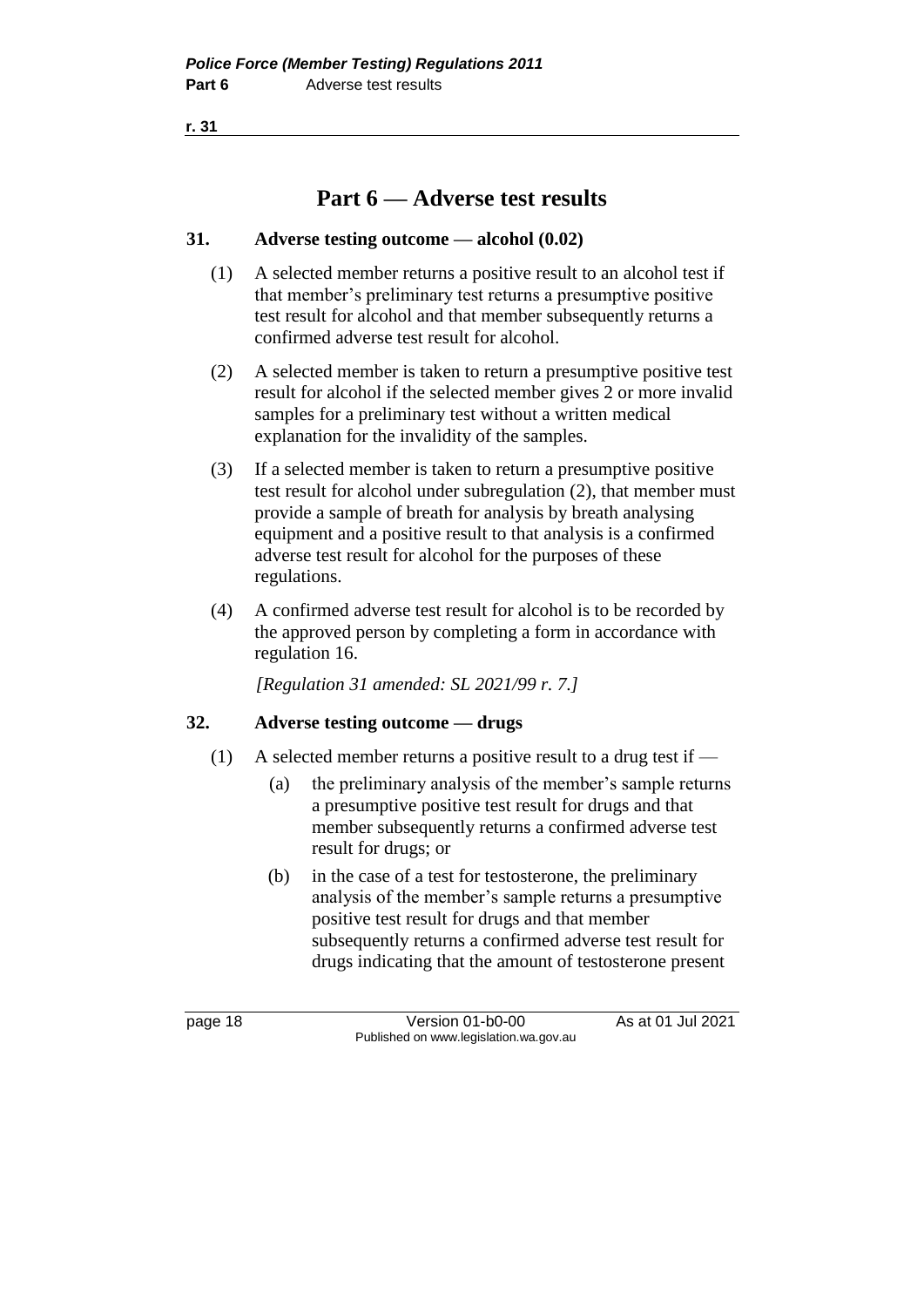in the member's sample is 4 or more times the amount of epitestosterone present in that sample.

(2) A selected member is taken to return a presumptive positive test result for drugs if the selected member gives 2 or more invalid samples without a written medical explanation for the invalidity of the samples.

### **33. Independent testing**

- (1) A selected member who returns a confirmed adverse test result for alcohol (based on a sample other than breath) or a presumptive positive test result for drugs may request, and is to be given on request, a portion of the sample that gave rise to that result.
- (2) Independent testing is conducted at the expense of the member.

#### **34. Consequences of an adverse testing outcome — alcohol**

- (1) If testing of a selected member returns a confirmed adverse test result for alcohol the Commissioner may take one or more of the following actions in relation to that member —
	- (a) refer the member to the WA Police Health and Welfare Unit for review;
	- (b) impose managerial interventions in relation to that member;
	- (c) initiate disciplinary action against that member under the *Police Act 1892* section 23;
	- (d) invoke removal powers in relation to that member under the *Police Act 1892* section 8.
- (2) Subregulation (1) does not apply to a positive result to an alcohol test conducted under regulation 26 following a recall to duty, where it is determined that the conduct of the member was appropriate in the circumstances.

As at 01 Jul 2021 Version 01-b0-00 page 19 Published on www.legislation.wa.gov.au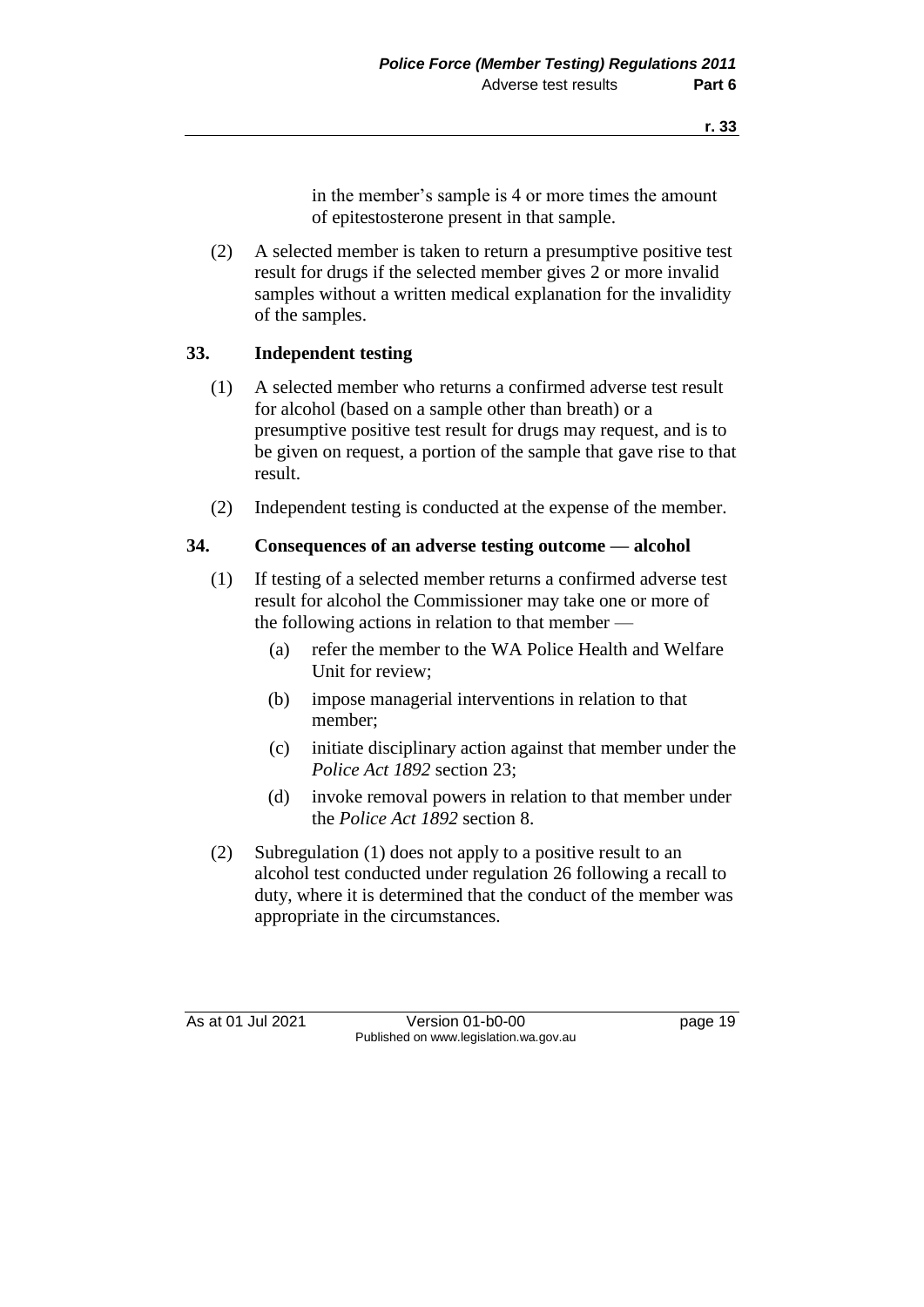(3) The operation of the *Police Force Regulations 1979* regulation 505A is unaffected by any action taken under subregulation (1) of this regulation.

#### **35. Consequences of an adverse testing outcome — drugs**

- (1) Subject to subregulation (2), if testing of a selected member returns a confirmed adverse test result for drugs the Commissioner may take one or more of the following actions in relation to that member —
	- (a) refer the member to the WA Police Health and Welfare Unit for review;
	- (b) impose managerial interventions in relation to that member;
	- (c) initiate disciplinary action against that member under the *Police Act 1892* section 23;
	- (d) invoke removal powers in relation to that member under the *Police Act 1892* section 8.
- (2) If testing of a selected member returns a confirmed adverse test result for drugs and the drug found or ingested is —
	- (a) a drug set out in the *Misuse of Drugs Act 1981* Schedule I or II; or
	- (b) a Schedule 8 poison or a Schedule 9 poison as those terms are defined in the *Medicines and Poisons Act 2014* section 3; or
	- (c) a specified drug as defined in the *Misuse of Drugs Act 1981* section 3(1); or
	- (d) a masking agent,

the Commissioner will invoke removal powers in relation to that member under the *Police Act 1892* section 8.

- (3) Subregulation (2) does not apply if the adverse test result for drugs is to  $-$ 
	- (a) a masking agent; or

page 20 Version 01-b0-00 As at 01 Jul 2021 Published on www.legislation.wa.gov.au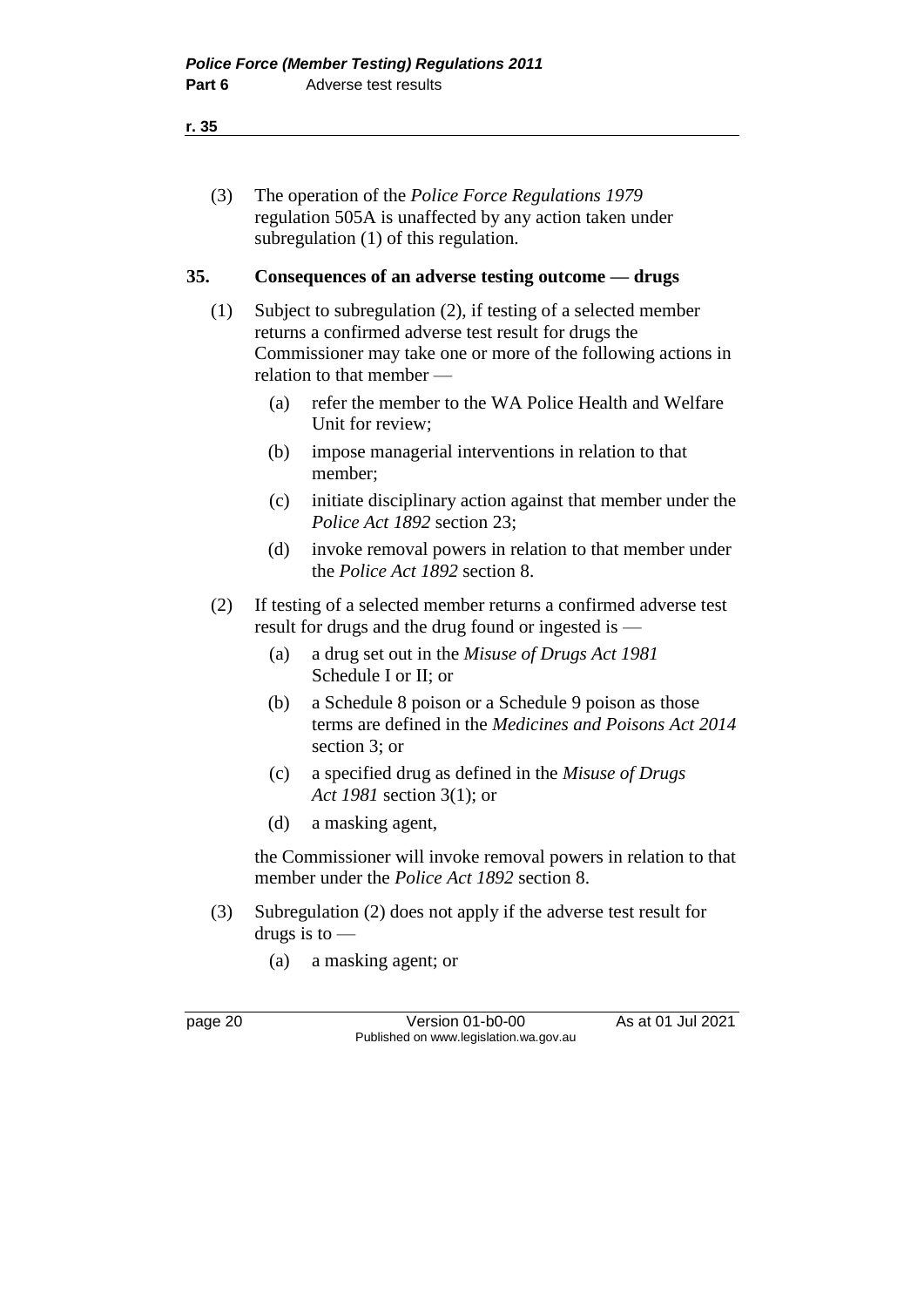(b) a Schedule 8 poison as defined in the *Medicines and Poisons Act 2014*,

that has been prescribed to that member by a medical practitioner.

(4) The operation of the *Police Force Regulations 1979* regulation 505A is unaffected by any action taken under subregulation (1) of this regulation.

*[Regulation 35 amended: Gazette 16 Feb 2018 p. 472-3.]*

As at 01 Jul 2021 Version 01-b0-00 page 21 Published on www.legislation.wa.gov.au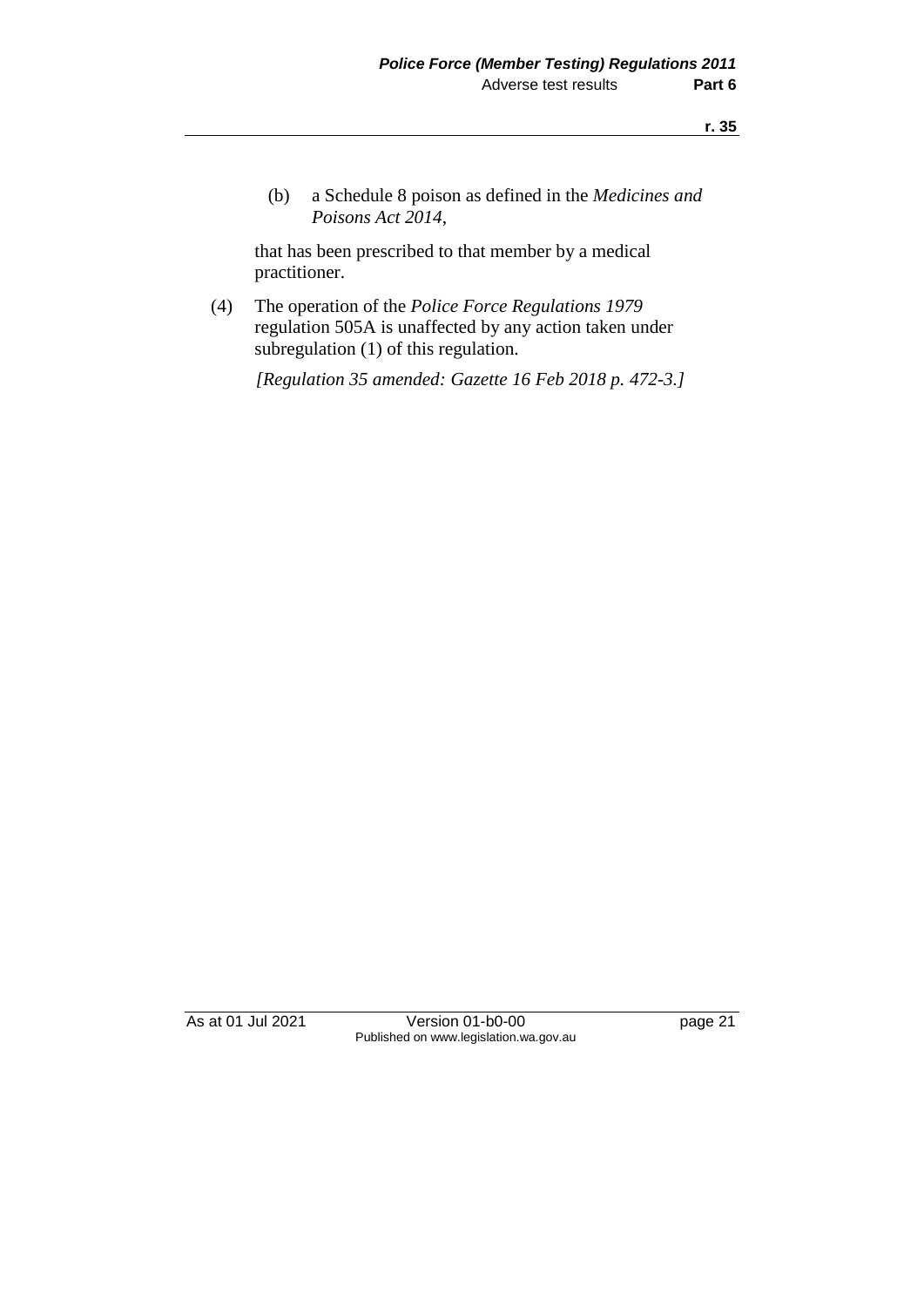## **Part 7 — Other offences**

#### **36. Refusal**

- (1) A member must comply with a requirement under these regulations to undertake a test for alcohol consumption.
- (2) A member must comply with a requirement under these regulations to undertake a drug test.
- (3) A member must provide a sample of breath for analysis by breath analysing equipment when required to do so under these regulations.
- (4) A member must provide a sample of blood, urine, oral fluid or hair when required to do so under these regulations.

*[Regulation 36 amended: SL 2021/99 r. 8.]*

### **37. Avoidance**

- (1) If a member is subject to a requirement under these regulations  $to -$ 
	- (a) undertake a test for alcohol consumption; or
	- (b) undertake a drug test; or
	- (c) provide a sample of breath, blood, urine, oral fluid or hair,

then, unless prevented by urgent medical circumstances, that member must comply with the requirement prior to ceasing duty.

- (2) If a member is subject to a requirement under these regulations to provide a sample of breath for analysis by breath analysing equipment, that member must not provide 2 or more invalid samples unless there is a written medical explanation for the invalidity of those samples.
- (3) If a member is subject to a requirement under these regulations to provide a sample of blood, urine, oral fluid or hair, that member must not provide 2 or more invalid samples unless

page 22 Version 01-b0-00 As at 01 Jul 2021 Published on www.legislation.wa.gov.au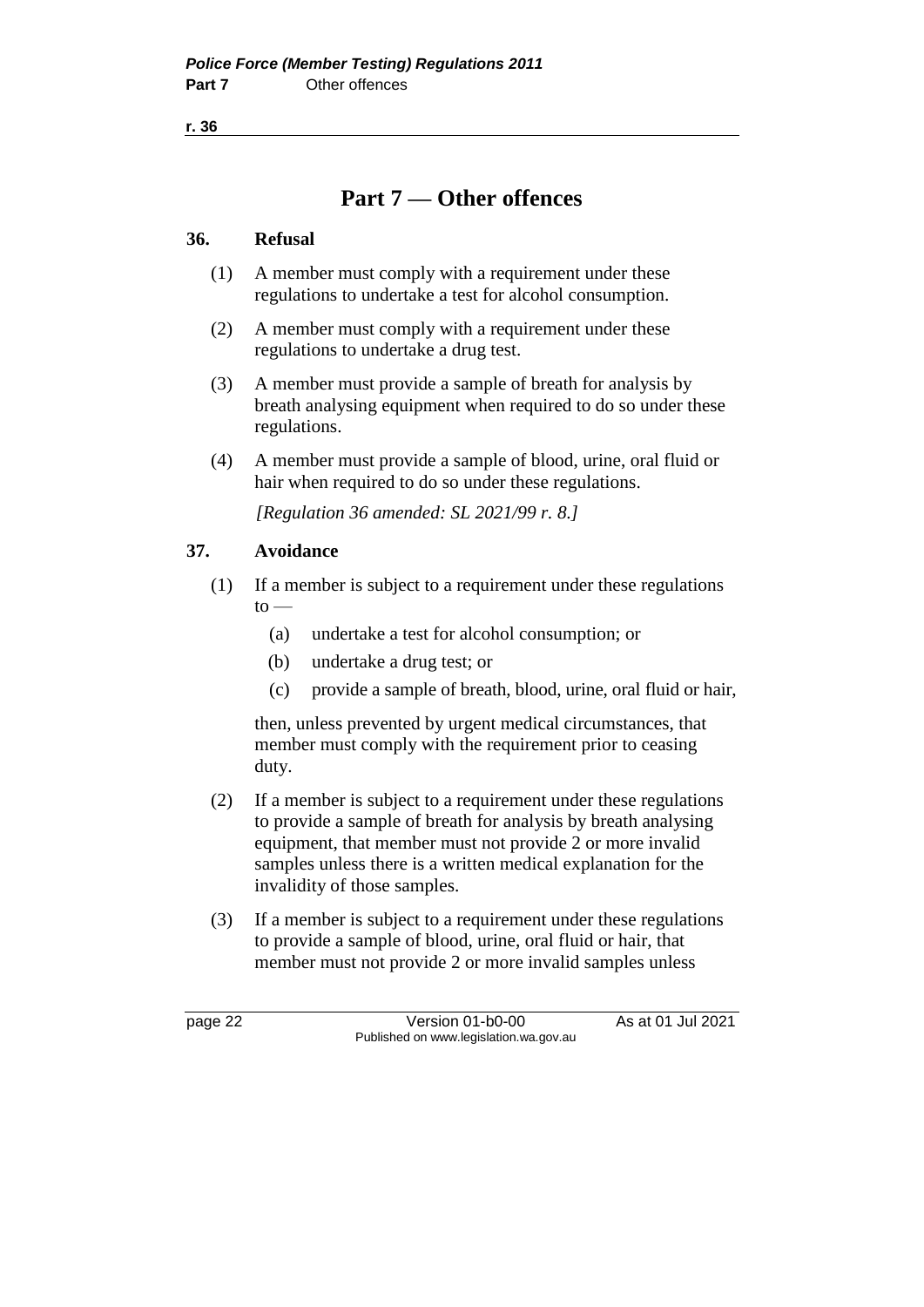there is a written medical explanation for the invalidity of those samples.

(4) A member must not unnecessarily delay a testing or sampling process that is required to be undertaken under these regulations following a critical incident.

*[Regulation 37 amended: SL 2021/99 r. 9.]*

#### **38. Tampering**

- (1) A member must not tamper, or interfere with, a testing process carried out under these regulations.
- (2) A member must not, without a lawful reason, be in possession of a masking agent immediately before or during a testing process carried out under these regulations.
- (3) A member must not take a masking agent before a testing process carried out under these regulations.

#### **39. Sanction for offences**

A member who does not comply with a provision of this Part commits an offence against the discipline of the Force and may be dealt with by the Commissioner under section 8 or 23 of the Act.

As at 01 Jul 2021 Version 01-b0-00 page 23 Published on www.legislation.wa.gov.au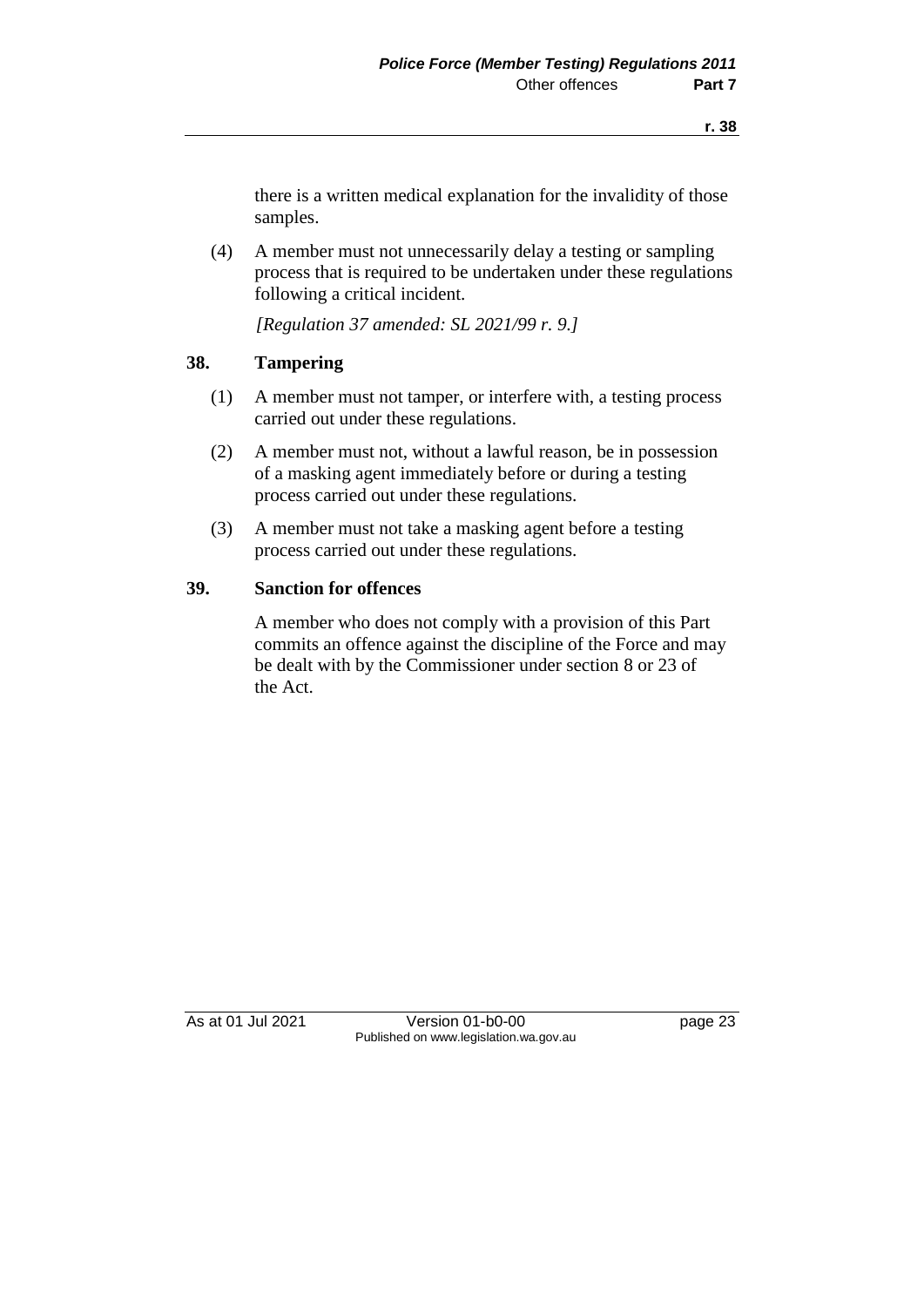**Form 1**

## **Schedule 1 — Forms**

[r. 17, 18, 19 and 21]

**Form 1**

WESTERN AUSTRALIA *Police Act 1892 Police Force (Member Testing) Regulations 2011* **Request to take sample of oral fluid, urine or blood**

To........................................................................................................................... [Name of medical practitioner, nurse, nurse practitioner, phlebotomist] at ................................................................................................................... ................................................................................................................... ................................................................................................................... [Name of hospital/medical centre/place]

Under the *Police Force (Member Testing) Regulations 2011*, I request you, a

................................................................................................................... [Insert description, e.g. medical practitioner, nurse, nurse practitioner, phlebotomist]

to take —

- (a) an oral fluid sample;
- (b) a urine sample;
- (c) a blood sample;
- (d) a hair sample,

[delete as applicable]

from —

...................................................................................................................

...................................................................................................................

[Name of selected member]

in accordance with the regulations and any standards or collection protocols approved under those regulations.

page 24 Version 01-b0-00 As at 01 Jul 2021 Published on www.legislation.wa.gov.au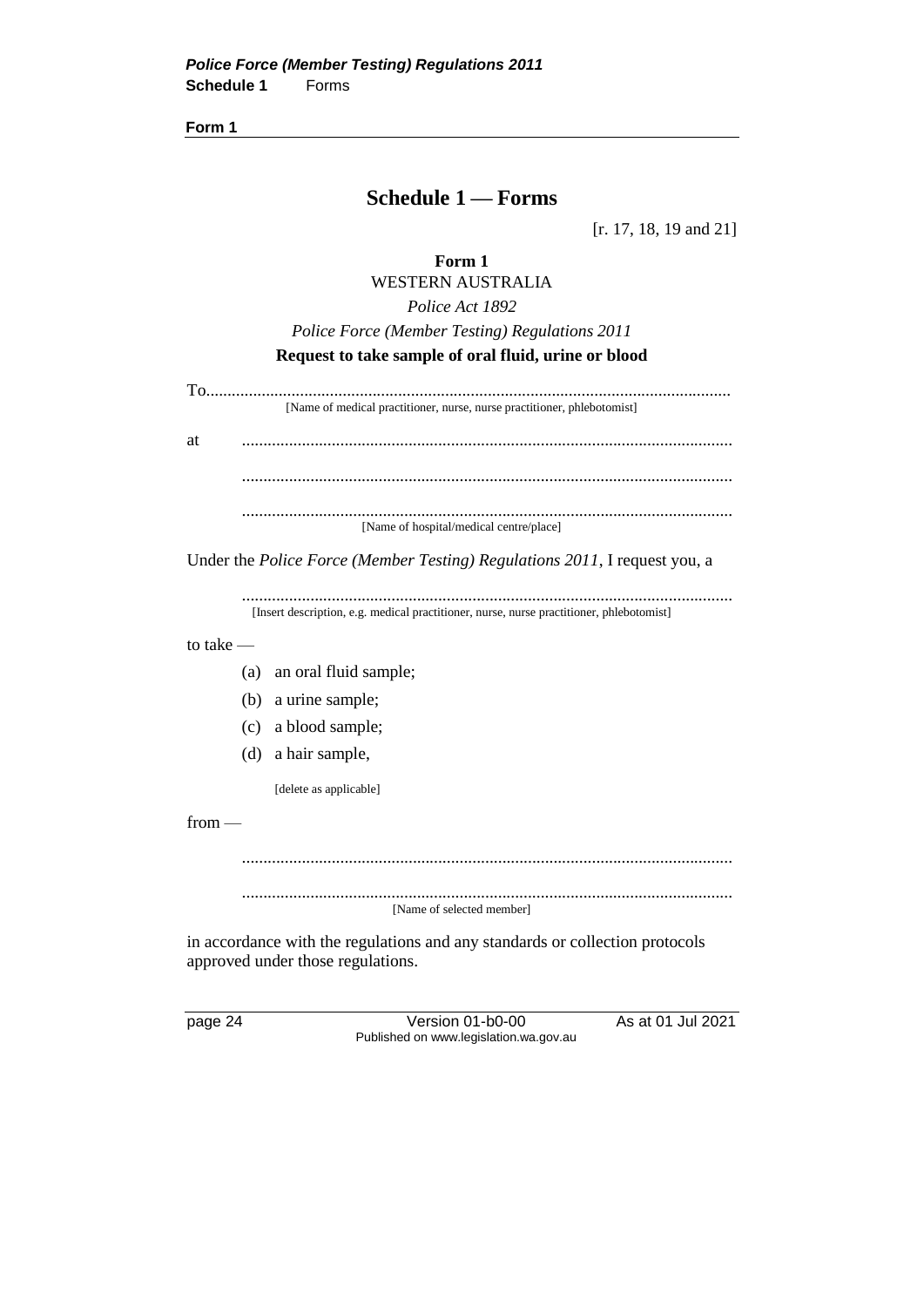### *Police Force (Member Testing) Regulations 2011* **Schedule 1**

**Form 1**

.................................................................. [Place where request is made]

.................................................................. [Date of request]

.................................................................. [Signature (rank and number)]

As at 01 Jul 2021 Version 01-b0-00 page 25 Published on www.legislation.wa.gov.au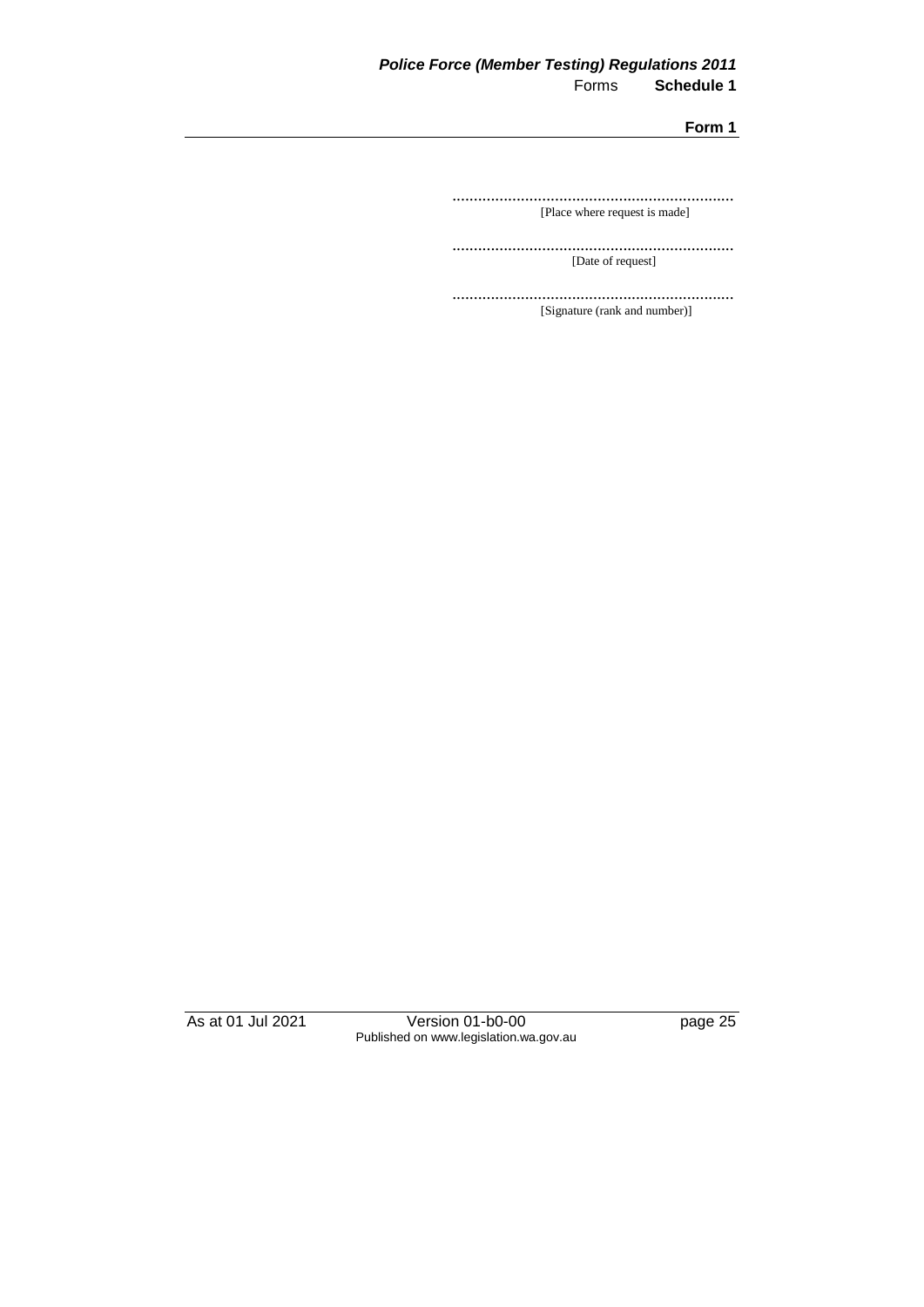**Form 2**

#### **Form 2**

## WESTERN AUSTRALIA *Police Act 1892 Police Force (Member Testing) Regulations 2011*

#### **Collection of sample of oral fluid, urine, blood or hair**

Under the *Police Force (Member Testing) Regulations 2011*, I, a qualified

................................................................................................................... [Insert description, e.g. medical practitioner, nurse, nurse practitioner, phlebotomist, approved sample collector]

#### $to$ o $k$  —

- (a) an oral fluid sample;
- (b) a urine sample;
- (c) a blood sample;
- (d) a hair sample,

[delete as applicable]

| from |                                      |
|------|--------------------------------------|
|      | [Name and number of selected member] |
| -at  |                                      |
|      |                                      |
|      |                                      |

[Place where sample was taken]

in accordance with the regulations and the standards and collection protocols approved under those regulations.

The sample was taken at........................................................................................ [Insert time, day, month and year]

The sample, or a portion of that sample, is contained and sealed in the sample

container(s) numbered........................................................................................ [Number on sample container(s)]

page 26 Version 01-b0-00 As at 01 Jul 2021 Published on www.legislation.wa.gov.au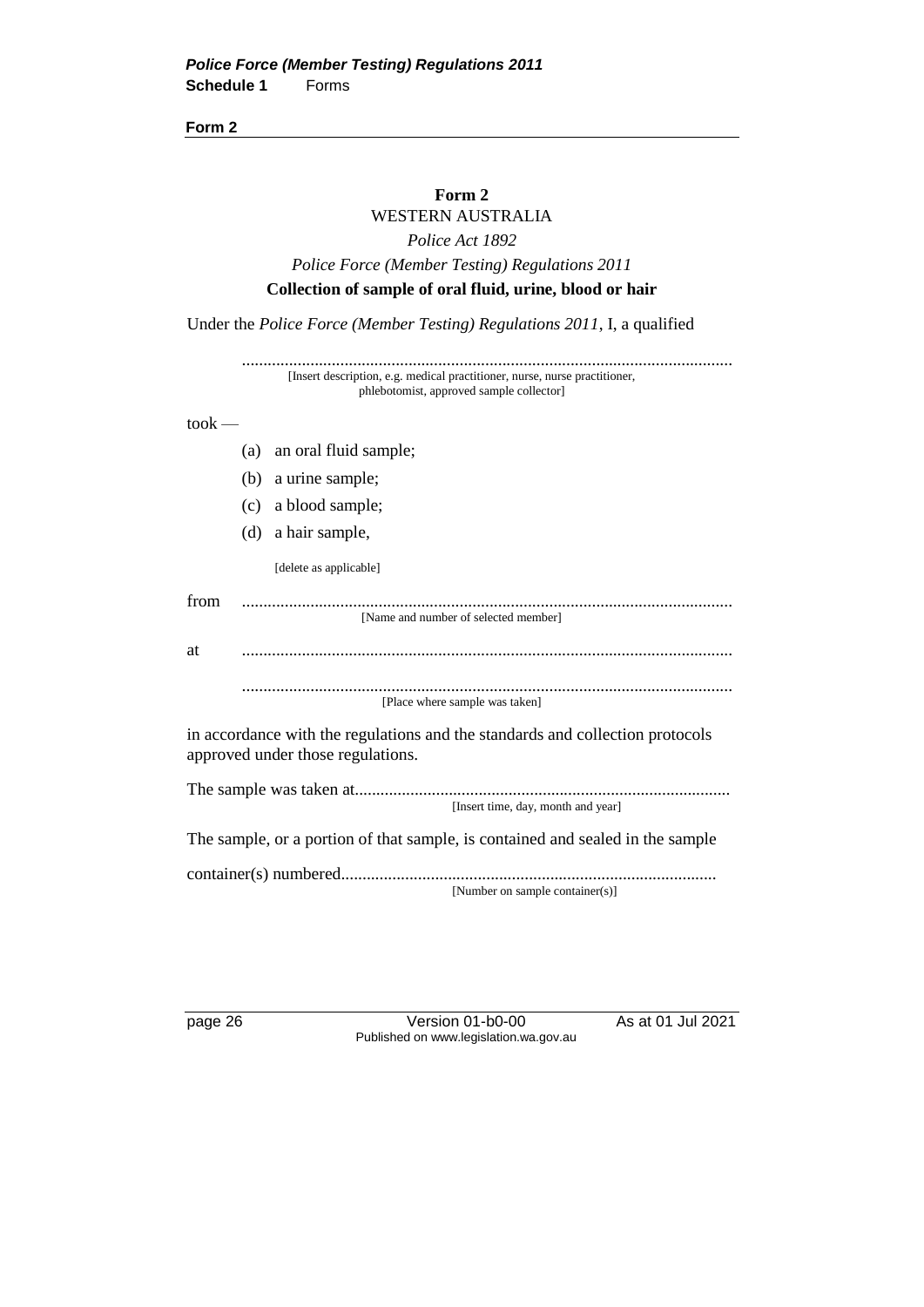The equipment used for the purpose of collecting the sample of oral

fluid/urine/blood/hair [delete as applicable] was contained in a packaged serially

numbered.............................. handed to me by..................................................... [Name of person handing over the package]

and that package was sealed and intact prior to being opened by me.

In collecting the sample of oral fluid/urine/blood/hair [delete as applicable] I complied with the directions contained within the sealed sample collection package provided.

> ................................................................ [Signature and qualification]

Witnessed by................................................................ [Approved person's signature

(rank and number)]

As at 01 Jul 2021 Version 01-b0-00 page 27 Published on www.legislation.wa.gov.au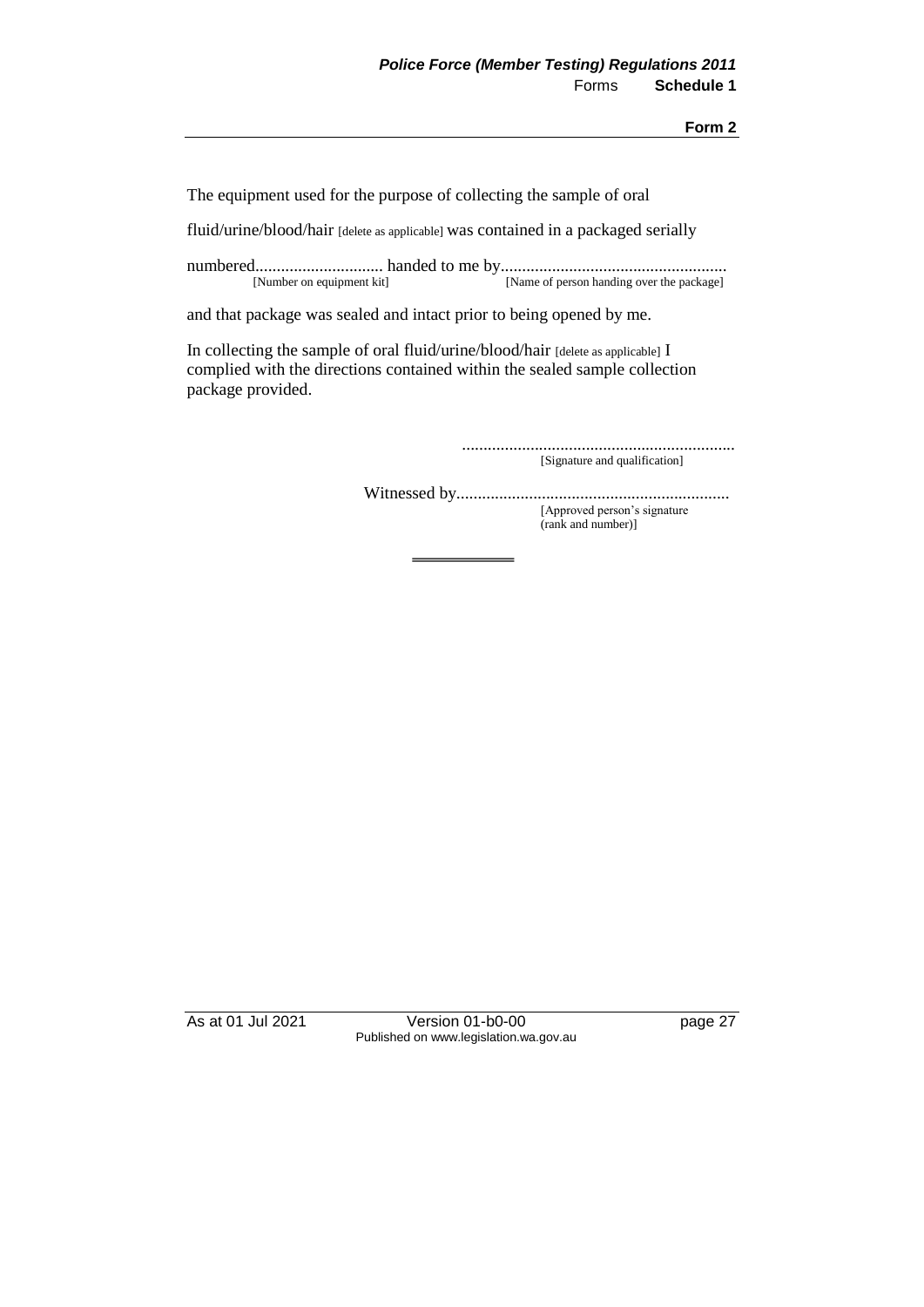## **Notes**

This is a compilation of the *Police Force (Member Testing) Regulations 2011* and includes amendments made by other written laws. For provisions that have come into operation, and for information about any reprints, see the compilation table.

| <b>Citation</b>                                                                                                       | <b>Published</b>           | Commencement                                                                                                    |  |  |  |
|-----------------------------------------------------------------------------------------------------------------------|----------------------------|-----------------------------------------------------------------------------------------------------------------|--|--|--|
| Police Force (Member Testing)<br>Regulations 2011                                                                     | 2 Dec 2011<br>p. 5095-124  | r. 1 and 2: 2 Dec 2011<br>(see r. $2(a)$ );<br>Regulations other than r. 1 and 2:<br>3 Dec 2011 (see r. 2(b))   |  |  |  |
| <b>Police Regulations Amendment</b><br>(Poisons) Regulations 2016 Pt. $31$                                            | 17 Jan 2017<br>p. 412-17   | 30 Jan 2017 (see r. 2(c) and<br>Gazette 17 Jan 2017 p. 403)                                                     |  |  |  |
| Police Force (Member Testing)<br><b>Amendment Regulations 2018</b>                                                    | 16 Feb 2018<br>p. 472-3    | r. 1 and 2: 16 Feb 2018<br>(see r. $2(a)$ );<br>Regulations other than r. 1 and 2:<br>17 Feb 2018 (see r. 2(b)) |  |  |  |
| Police Force (Member Testing)<br><b>Amendment Regulations (No. 2) 2018</b>                                            | 17 Aug 2018<br>p. 2898-900 | r. 1 and 2: 17 Aug 2018<br>(see r. $2(a)$ );<br>Regulations other than r. 1 and 2:<br>18 Aug 2018 (see r. 2(b)) |  |  |  |
| Police Force (Member Testing)<br>Amendment Regulations (No. 3) 2018                                                   | 13 Nov 2018<br>p. 4435-6   | r. 1 and 2: 13 Nov 2018<br>(see r. $2(a)$ );<br>Regulations other than r. 1 and 2:<br>1 Dec 2018 (see r. 2(b))  |  |  |  |
| Reprint 1: The Police Force (Member Testing) Regulations 2011 as at 15 Feb 2019<br>(includes amendments listed above) |                            |                                                                                                                 |  |  |  |
| Police Force (Member Testing)<br><b>Amendment Regulations 2021</b>                                                    | SL 2021/99<br>25 Jun 2021  | r. 1 and 2: 25 Jun 2021<br>(see r. $2(a)$ );<br>Regulations other than r. 1 and 2:                              |  |  |  |

#### **Other notes**

<sup>1</sup> The *Police Regulations Amendment (Poisons) Regulations 2016* Pt. 3 is of no effect as those amending regulations were made by the Governor. Regulations made under the *Police Act 1892* section 9 must be made by the Commissioner of Police with the approval of the Minister. The amendments in the *Police Regulations Amendment (Poisons) Regulations 2016* Pt. 3 are therefore not included in the compilation of the principal regulations.

page 28 Version 01-b0-00 As at 01 Jul 2021 Published on www.legislation.wa.gov.au

1 Jul 2021 (see r. 2(b) and SL 2021/54 cl. 2(c))